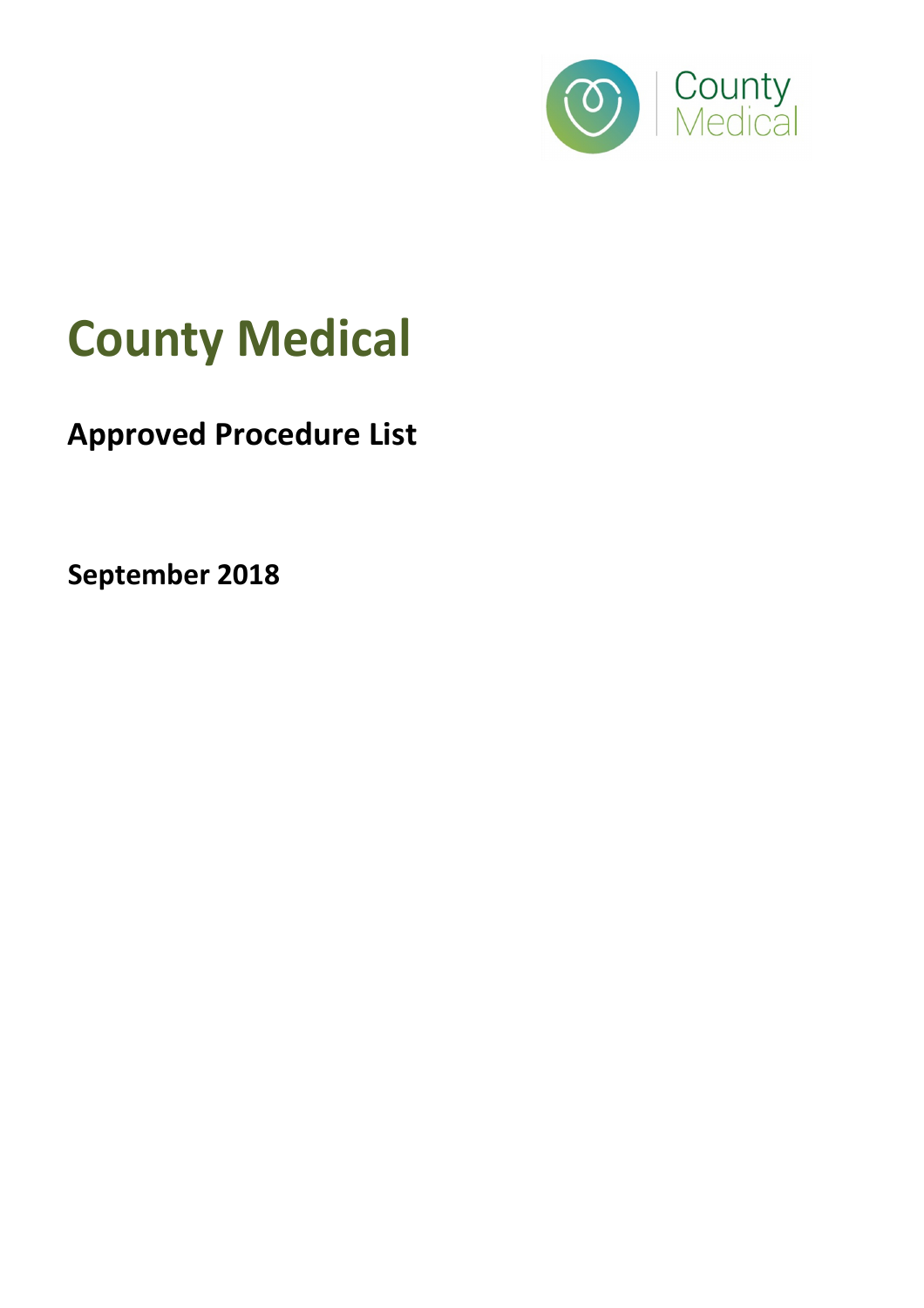

## **APPROVED PROCEDURES**

Operations covered by County Medical include the procedures identified by our doctors as being most likely to incur waiting times within the NHS. These include the overwhelming majority of procedures that are undertaken in a private hospital under medical insurance schemes.

If you need surgery and it is covered by your health plan, we will schedule it in our hospital network on your behalf, quickly and efficiently. If you'd prefer to use another hospital, County Medical will reimburse you up to the amounts shown in the table below.

## LIST OF OPERATIONS COVERED BY COUNTY MEDICAL

| <b>OPCS Code</b> | <b>Description</b>                                                            | Using the<br><b>County Medical</b><br><b>Network</b> | <b>Going outside</b><br>the County<br><b>Medical Medical</b><br><b>Network</b><br>(maximum price) |
|------------------|-------------------------------------------------------------------------------|------------------------------------------------------|---------------------------------------------------------------------------------------------------|
| A5760            | Facet joint injection up to 4 levels                                          | <b>Full Refund</b>                                   | £1,881.00                                                                                         |
| A6110            | Excision of Mortons Neuroma <70 or no<br>comorbidity                          | <b>Full Refund</b>                                   | £2,021.00                                                                                         |
| A6510            | Carpal Tunnel Release, Including Endoscopic                                   | <b>Full Refund</b>                                   | £1,789.00                                                                                         |
| A6580            | Carpal Tunnel Release, Including Endoscopic<br>- Bilateral                    | <b>Full Refund</b>                                   | £1,862.73                                                                                         |
| A6710            | <b>Cubital Tunnel Release Including Endoscopic</b><br>(Without Transposition) | <b>Full Refund</b>                                   | £1,912.00                                                                                         |
| A6810            | Release of ulna nerve                                                         | <b>Full Refund</b>                                   | £1,911.00                                                                                         |
| B0812            | Unilateral thyroidectomy                                                      | <b>Full Refund</b>                                   | £4,390.00                                                                                         |
| B0830            | Total thyroidectomy                                                           | <b>Full Refund</b>                                   | £3,469.00                                                                                         |
| B1450            | Parathyroidectomy                                                             | <b>Full Refund</b>                                   | £4,583.00                                                                                         |
| B2233            | Adrenalectomy unilateral                                                      | <b>Full Refund</b>                                   | £2,515.00                                                                                         |
| B2820            | Wide Local Excision Of Lesion Of Breast                                       | <b>Full Refund</b>                                   | £2,980.00                                                                                         |
| B2880            | Excision Biopsy Of Breast Lesion After<br>Localisation                        | <b>Full Refund</b>                                   | £2,810.00                                                                                         |
| B2800            | Excision/Biopsy Of Breast<br>Lump/Fibroadenoma Of Breast                      | <b>Full Refund</b>                                   | £2,276.00                                                                                         |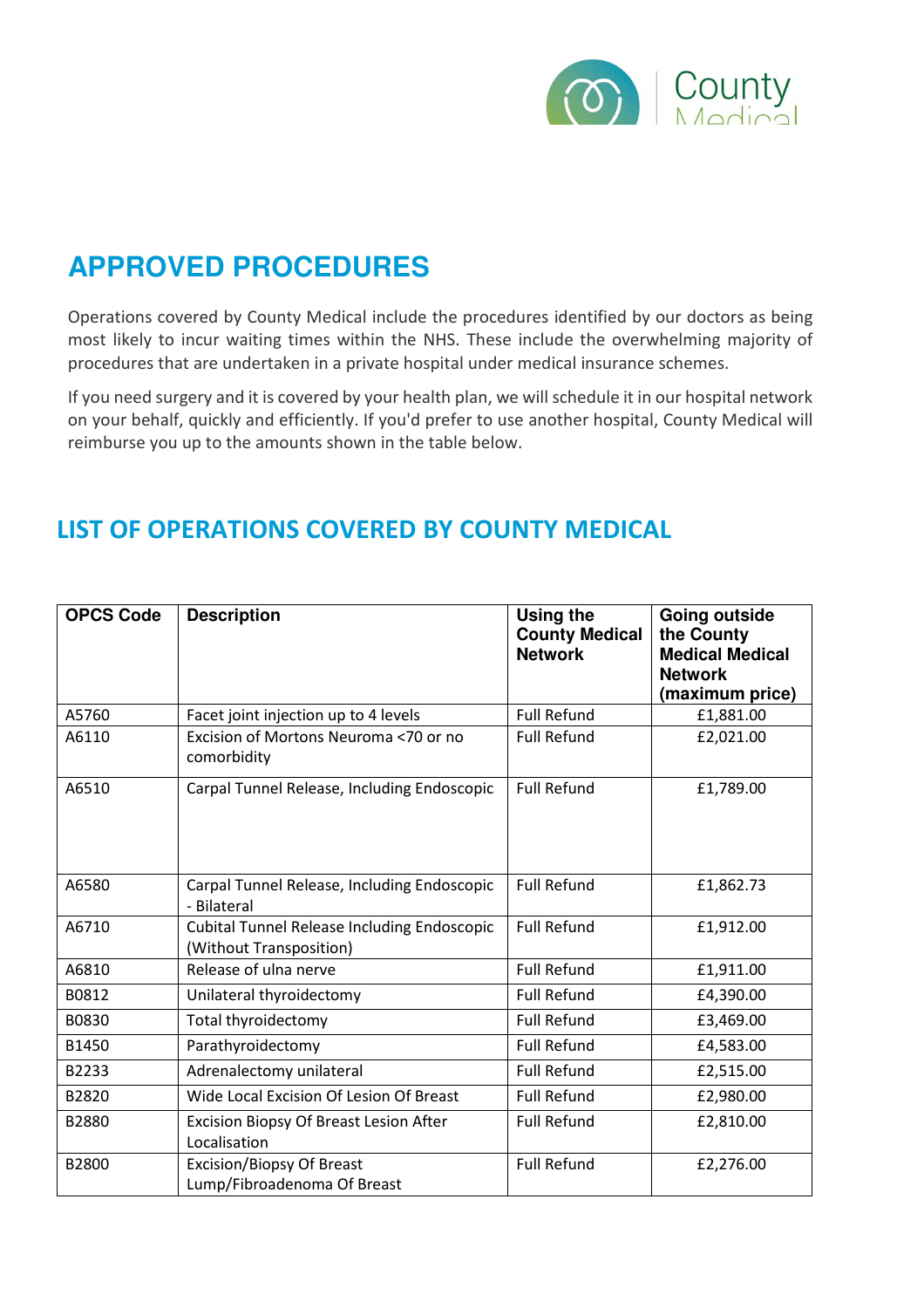

| B3220 | Core Biopsy Of Lesion Of Breast                                                             | <b>Full Refund</b> | £1,392.00 |
|-------|---------------------------------------------------------------------------------------------|--------------------|-----------|
| B3310 | Drainage Of Breast Abscess Including                                                        | <b>Full Refund</b> | £1,057.00 |
|       | Haematoma And Seroma                                                                        |                    |           |
| B3440 | Microdochotomy                                                                              | <b>Full Refund</b> | £1,728.00 |
| B3590 | Operation on duct nipples                                                                   | <b>Full Refund</b> | £1,728.00 |
| C0840 | Orbital Injection                                                                           | <b>Full Refund</b> | £731.48   |
| C1110 | <b>Excision lesion canthus</b>                                                              | <b>Full Refund</b> | £1,739.00 |
| C1210 | Excision Of Lesion Of Eyelid                                                                | <b>Full Refund</b> | £951.00   |
| C1230 | Curettage/Cryotherapy Of Lesion Of Eyelid                                                   | <b>Full Refund</b> | £835.00   |
| C1513 | Correction Of Lower Lid Ectropion With<br>Graft/Flap                                        | <b>Full Refund</b> | £1,217.00 |
| C1532 | Correction Of Trichiasis By Electrolysis/<br>Diathermy/Cryotherapy/Laser                    | <b>Full Refund</b> | £731.00   |
| C1540 | Surgical Correction Of Trichiasis/Upper Lid<br>Entropion, Including Graft/Flap              | <b>Full Refund</b> | £731.48   |
| C1700 | Total Reconstruction Of Eyelid - Unilateral                                                 | <b>Full Refund</b> | £2,215.63 |
| C1810 | Correction ptosis                                                                           | <b>Full Refund</b> | £2,613.00 |
| C1812 | Correction Of Ptosis Of Eyelid - Complex                                                    | <b>Full Refund</b> | £2,216.00 |
| C2220 | Biopsy Of Lesion Of Eyelid                                                                  | <b>Full Refund</b> | £1,033.00 |
| C2540 | Dacryocysto-Rhinostomy, Including Insertion<br>Of Tube                                      | <b>Full Refund</b> | £2,661.00 |
| C2650 | Probing Of Nasolacrimal System<br>With/Without Syringing And/ Or Irrigation                 | <b>Full Refund</b> | £542.80   |
| C2910 | Puncto-Canaliculoplasty                                                                     | <b>Full Refund</b> | £943.00   |
| C3113 | Squint surgery                                                                              | <b>Full Refund</b> | £2,631.00 |
| C3960 | <b>Excision Of Pterygium</b>                                                                | <b>Full Refund</b> | £1,015.00 |
| C4010 | Mucosal Graft To Conjunctiva                                                                | <b>Full Refund</b> | £2,151.96 |
| C4350 | <b>Exploration Of Conjunctiva (Including</b><br>Removal Of Foreign Body)                    | <b>Full Refund</b> | £731.48   |
| C4520 | Corneal lesion excision                                                                     | <b>Full Refund</b> | £1,208.00 |
| C4730 | <b>Removal Of Corneal Suture</b>                                                            | <b>Full Refund</b> | £731.48   |
| C6010 | Glucoma                                                                                     | <b>Full Refund</b> | £2,515.00 |
| C6110 | Laser Trabeculoplasty                                                                       | <b>Full Refund</b> | £943.00   |
| C6230 | Laser Iridotomy                                                                             | <b>Full Refund</b> | £982.00   |
| C6410 | Repair Of Prolapsed Iris                                                                    | <b>Full Refund</b> | £1,762.94 |
| C7122 | Cataract unilateral                                                                         | <b>Full Refund</b> | £1,500.00 |
| C7125 | Cataract bilateral                                                                          | <b>Full Refund</b> | £2,515.00 |
| C7340 | Yag Laser Photodisruption Of Posterior<br>Capsule Of Lens ( Including Laser<br>Capsulotomy) | <b>Full Refund</b> | £731.00   |
| C7530 | Removal Of Lens Implant                                                                     | <b>Full Refund</b> | £1,755.82 |
| C7910 | Anterior vitrectomy                                                                         | <b>Full Refund</b> | £2,515.00 |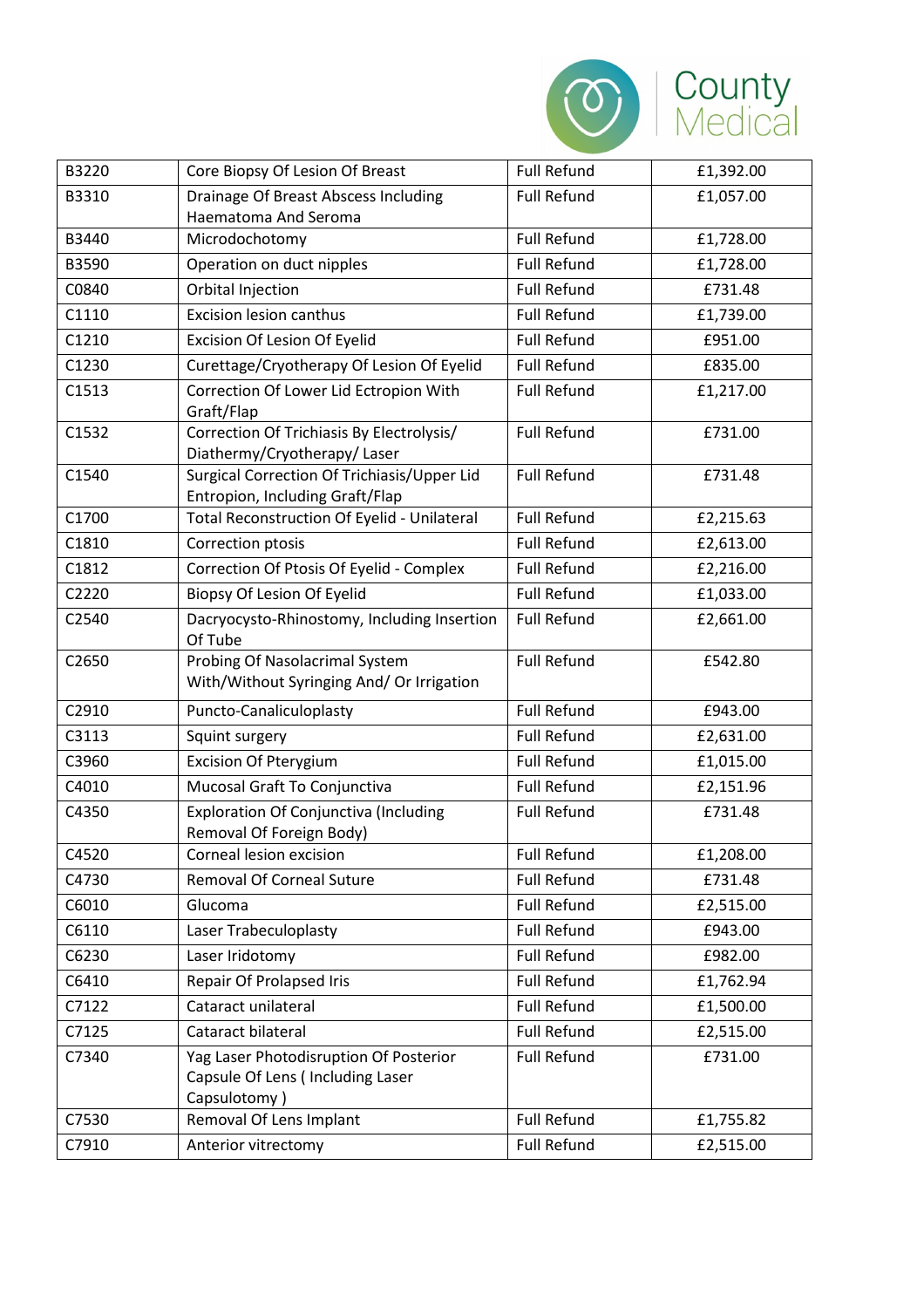

| C8200 | Laser Photocoagulation/Cryother Of Lesion<br>Of Retina                                                                                    | <b>Full Refund</b> | £1,671.00 |
|-------|-------------------------------------------------------------------------------------------------------------------------------------------|--------------------|-----------|
| C8650 | Fluorescein Angiography Of Eye (Including<br>Ocular Photography)                                                                          | <b>Full Refund</b> | £1,170.00 |
| C8652 | Ocular Photography (As Sole Procedure)                                                                                                    | <b>Full Refund</b> | £843.00   |
| D0140 | <b>Excision Of Preauricular Sinus</b>                                                                                                     | <b>Full Refund</b> | £1,217.08 |
| D0210 | <b>Excision Of Lesion Of Pinna</b>                                                                                                        | <b>Full Refund</b> | £1,685.00 |
| D0702 | <b>Aural Toilet - Including Microsuction</b>                                                                                              | <b>Full Refund</b> | £562.00   |
| D1240 | Exploration Of Facial Nerve, Mastoid<br>Segment, Facial Nerve                                                                             | <b>Full Refund</b> | £3,632.58 |
| D1420 | Myringoplasty                                                                                                                             | <b>Full Refund</b> | £3,235.00 |
| D1440 | Combined Approach Tympanoplasty - Intact<br>Canal Wall Tympanoplasty                                                                      | <b>Full Refund</b> | £3,235.00 |
| D1510 | Myringotomy And Insertion Of Tube<br>Through Tympanic Membrane (And Bilateral                                                             | <b>Full Refund</b> | £1,778.00 |
| D1520 | Suction Clearance Of Middle Ear (As Sole<br>Procedure)                                                                                    | <b>Full Refund</b> | £735.00   |
| D1530 | Myringotomy (And Bilateral)                                                                                                               | <b>Full Refund</b> | £938.49   |
| D2030 | <b>Removal Of Grommets</b>                                                                                                                | <b>Full Refund</b> | £1,072.00 |
| E0230 | Septorhinoplasty +/- Graft / Implant<br>Following Trauma Or Excision Of Tumour                                                            | <b>Full Refund</b> | £3,433.00 |
| E0360 | Septoplasty Of Nose                                                                                                                       | <b>Full Refund</b> | £2,171.00 |
| E0380 | Nasal Septum Cauterisation (& Bilateral)                                                                                                  | <b>Full Refund</b> | £726.00   |
| E0412 | Reduction Turbinates Of Nose (Laser,<br>Diathermy, Out Fracture Etc)                                                                      | <b>Full Refund</b> | £1,281.00 |
| E0910 | Excision lesion of external nose                                                                                                          | <b>Full Refund</b> | £1,208.00 |
| E1330 | Intranasal Antrostomy Including<br>Endoscopic(& Bilateral)                                                                                | <b>Full Refund</b> | £2,425.05 |
| E1432 | Fess Uncinectomy, Ethmoidectomy,<br>Antrostomy Or Antral Puncture Inc<br>Polypectomy And Attention To Turbinates<br>Etc                   | <b>Full Refund</b> | £2,891.00 |
| E1780 | Diagnostic Endoscopy Of Sinus (As Sole<br>Procedure)                                                                                      | <b>Full Refund</b> | £811.00   |
| E2010 | Adenoidectomy                                                                                                                             | <b>Full Refund</b> | £1,664.00 |
| E2400 | Therapeutic Endoscopic Operation On<br>Pharynx                                                                                            | <b>Full Refund</b> | £1,035.97 |
| E2500 | Diagnostic endoscopy of pharynx                                                                                                           | <b>Full Refund</b> | £1,208.00 |
| E3520 | Microlaryngoscopy/ Laryngoscopy Of Larynx<br>+/- Endoscopic Excision Of Lesion Of Larynx                                                  | <b>Full Refund</b> | £2,059.00 |
| E3680 | Endoscopic Laryngo-Pharyngoscopy As Sole<br>Out-Patient Procedure - For In Patient Or<br>Day Case Use E2500 (Includes +/-<br>Stroboscopy) | <b>Full Refund</b> | £856.00   |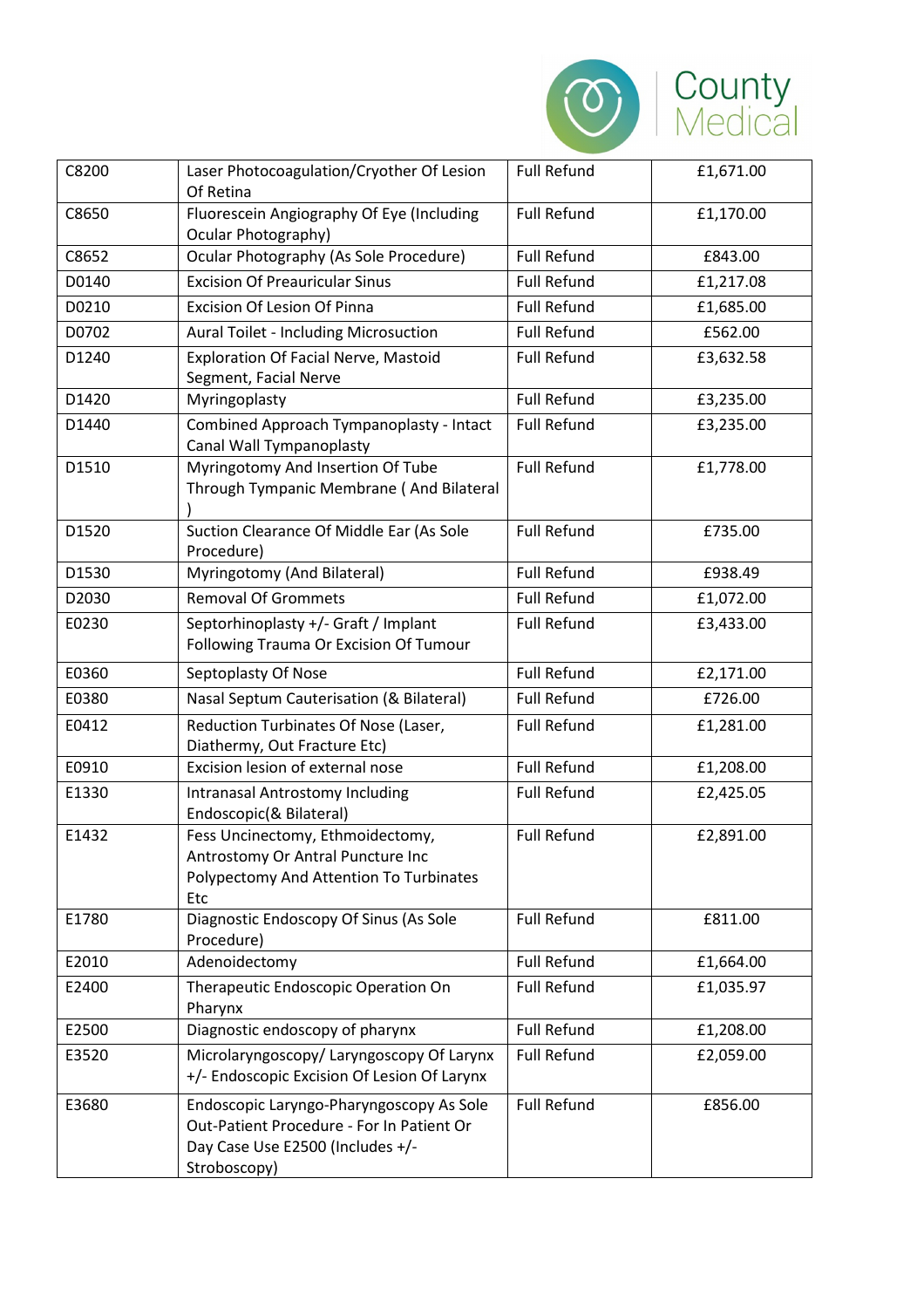

| E4210 | Tracheostomy                                                                                                                                                                     | <b>Full Refund</b> | £1,728.00 |
|-------|----------------------------------------------------------------------------------------------------------------------------------------------------------------------------------|--------------------|-----------|
| E4800 | Therapeutic bronchoscopy                                                                                                                                                         | <b>Full Refund</b> | £1,208.00 |
| E5180 | Diagnostic bronchoscopy                                                                                                                                                          | <b>Full Refund</b> | £2,349.00 |
| E5910 | Needle biopsy pleura/ lung                                                                                                                                                       | <b>Full Refund</b> | £1,208.00 |
| F2620 | Frenotomy/Frenectomy Of Tongue                                                                                                                                                   | <b>Full Refund</b> | £1,035.97 |
| F3440 | Tonsillectomy adult                                                                                                                                                              | <b>Full Refund</b> | £2,088.00 |
| F3480 | Adenotonsillectomy (And Bilateral)                                                                                                                                               | <b>Full Refund</b> | £1,977.00 |
| F3400 | Tonsillectomy - Child (Including Bilateral) Up<br>To & Including Age 12                                                                                                          | <b>Full Refund</b> | £1,960.00 |
| F4430 | Partial Excision Of Parotid Gland And<br>Preservation Of Facial Nerve                                                                                                            | <b>Full Refund</b> | £4,280.00 |
| F4440 | Excision submandibular gland                                                                                                                                                     | <b>Full Refund</b> | £2,460.00 |
| F4410 | Total parotidectomy                                                                                                                                                              | <b>Full Refund</b> | £4,145.00 |
| F4810 | Biopsy saliviary gland                                                                                                                                                           | <b>Full Refund</b> | £1,208.00 |
| G0920 | Oesophagocardiomyotomy (Hellers)                                                                                                                                                 | <b>Full Refund</b> | £2,515.00 |
| G2331 | Laparoscopic Repair Of Hiatus Hernia With<br>Anti-Reflux (Eg Fundoplication)                                                                                                     | <b>Full Refund</b> | £4,458.00 |
| G2430 | <b>Transabdominal Anti-Reflux Operations</b>                                                                                                                                     | <b>Full Refund</b> | £5,831.27 |
| G2590 | Revision anti reflux surgery (Redo)                                                                                                                                              | <b>Full Refund</b> | £5,745.00 |
| G3210 | Gastro jejunostomy                                                                                                                                                               | <b>Full Refund</b> | £2,515.00 |
| G3800 | Open Operations On Stomach Not Elsewhere<br>Classified (Refer To Usual Fee Team)                                                                                                 | <b>Full Refund</b> | £5,016.30 |
| G4030 | Pyloroplasty                                                                                                                                                                     | <b>Full Refund</b> | £2,515.00 |
| G4430 | Therapeutic gastroscopy                                                                                                                                                          | <b>Full Refund</b> | £1,314.00 |
| G4410 | Therapeutic Oesophago-Gastro-<br>Duodenoscopy (Ogd) With Insertion Of<br>Prosthesis, Therapy For Acutely Bleeding<br><b>Ulcer Or Banding Of Varices</b>                          | <b>Full Refund</b> | £1,715.63 |
| G4440 | Therapeutic Oesophago-Gastro<br>Duodenoscopy (Ogd) With Insertion Of<br>Percutaneous Endoscopic Gastrostomy/<br>Percutaneous Endoscopic Jejunostomy                              | <b>Full Refund</b> | £1,318.00 |
| G5000 | Open excision lesion duodenum                                                                                                                                                    | <b>Full Refund</b> | £4,145.00 |
| G5810 | <b>Resection small bowel</b>                                                                                                                                                     | <b>Full Refund</b> | £2,515.00 |
| G6080 | Lap assisted resection of small bowel                                                                                                                                            | <b>Full Refund</b> | £2,515.00 |
| G6500 | Diagnostic Oesophago-Gastro-<br>Duodenoscopy (Ogd) Includes Forceps<br>Biopsy, Biopsy Urease Test And Dye Spray<br>(This Includes Local Anaesthetic - No Extra<br>Charge Payable | <b>Full Refund</b> | £1,328.00 |
| G7402 | Open Formation Of Ileostomy                                                                                                                                                      | <b>Full Refund</b> | £4,102.00 |
| G7530 | Closure Of Ileostomy (As Sole Procedure)                                                                                                                                         | <b>Full Refund</b> | £4,137.00 |
| G7512 | Revision ileostomy                                                                                                                                                               | <b>Full Refund</b> | £2,515.00 |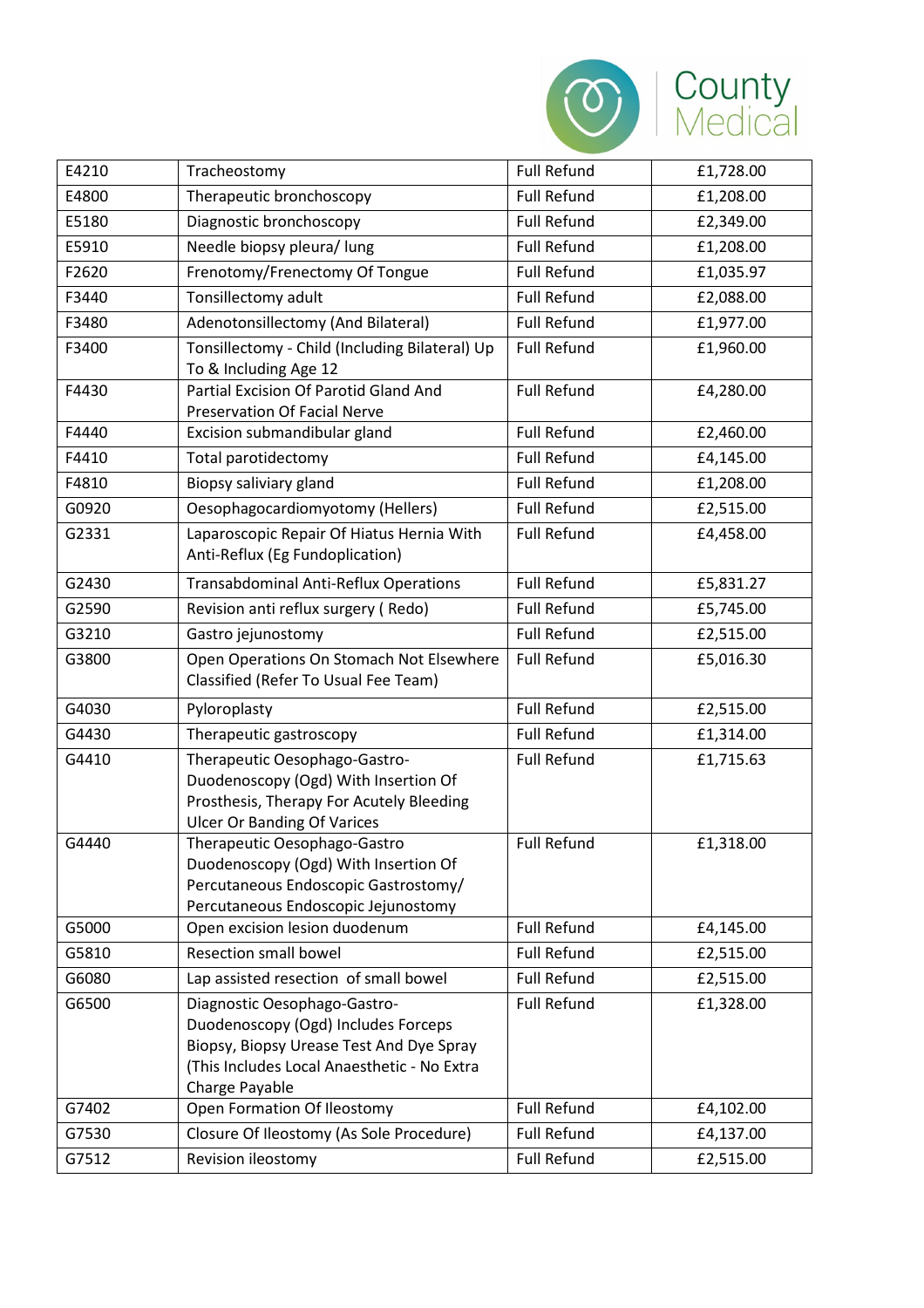

| G7513 | Revision Of Ileostomy - Laparotomy                                    | <b>Full Refund</b> | £4,542.25 |
|-------|-----------------------------------------------------------------------|--------------------|-----------|
| G7810 | Open operation on ileum                                               | <b>Full Refund</b> | £4,500.00 |
| G8080 | Capsule endoscopy                                                     | <b>Full Refund</b> | £1,872.00 |
| H0210 | Appendicectomy                                                        | <b>Full Refund</b> | £2,925.00 |
| H0310 | Drainage abscess appendix                                             | <b>Full Refund</b> | £2,515.00 |
| H0610 | <b>Extended Excision Of Right Hemicolon</b>                           | <b>Full Refund</b> | £8,768.00 |
| H0700 | Right hemicolectomy                                                   | <b>Full Refund</b> | £4,560.00 |
| H0900 | Left hemicolectomy                                                    | <b>Full Refund</b> | £4,560.00 |
| H1000 | Sigmoid colectomy                                                     | <b>Full Refund</b> | £4,560.00 |
| H1542 | Closure Of Colostomy                                                  | <b>Full Refund</b> | £5,000.00 |
| H1590 | Open Formation Of Colostomy                                           | <b>Full Refund</b> | £5,870.00 |
| H1700 | Intra Abdominal Manipulation Of Colon (                               | <b>Full Refund</b> | £3,432.58 |
|       | Includes Reduction Of Intussusception)                                |                    |           |
| H2003 | Therapeutic Colonoscopy With Snare Loop                               | <b>Full Refund</b> | £1,851.00 |
|       | <b>Biopsy Or Excision Of Lesion</b>                                   |                    |           |
| H2002 | Diagnostic Colonoscopy, Includes Forceps<br>Biopsy Of Colon And Ileum | <b>Full Refund</b> | £1,794.00 |
| H2503 | Therapeutic flexible sigmoidoscopy                                    | <b>Full Refund</b> | £1,305.00 |
| H2502 | Diagnostic Flexible Sigmoidoscopy, Includes                           | <b>Full Refund</b> | £1,287.00 |
|       | <b>Forceps Biopsy</b>                                                 |                    |           |
| H2510 | Rigid Sigmoidoscopy Including Proctoscopy                             | <b>Full Refund</b> | £1,010.00 |
| H3362 | And Biopsy<br>Hartmann's Procedure                                    | <b>Full Refund</b> | £7,739.34 |
| H3400 | Open excision lesion colon or rectum                                  | <b>Full Refund</b> | £2,515.00 |
| H3580 | Laparoscopic rectopexy                                                | <b>Full Refund</b> | £3,457.00 |
| H3500 | Fixation Of Rectum For Prolapse                                       | <b>Full Refund</b> | £3,651.00 |
| H4130 | Perianal Excision Of Lesion Of Rectum                                 | <b>Full Refund</b> | £2,823.00 |
|       | (Including Sigmoidoscopy)                                             |                    |           |
| H4200 | Perineal repair prolapsed rectum                                      | <b>Full Refund</b> | £2,934.00 |
| H4430 | Examination Of Rectum Under Anaesthetic                               | Full Refund        | £1,379.00 |
|       | (As Sole Procedure)                                                   |                    |           |
| H4420 | Fecal disimpaction                                                    | Full Refund        | £1,208.00 |
| H4680 | Repair Of Faecal Fistula                                              | <b>Full Refund</b> | £1,732.00 |
| H4800 | <b>Excision Of Lesion Of Anus</b>                                     | <b>Full Refund</b> | £1,300.00 |
| H5100 | Haemorrhoidectomy (Including                                          | <b>Full Refund</b> | £2,328.00 |
| H5250 | Sigmoidoscopy)<br>Circular Stapling Haemorrhoidectomy                 | <b>Full Refund</b> | £2,435.00 |
| H5240 | <b>Banding Of Haemorrhoids</b>                                        | <b>Full Refund</b> | £913.00   |
| H5230 | Injection Of Sclerosing Substance Into                                | <b>Full Refund</b> | £669.00   |
|       | Haemorrhoid                                                           |                    |           |
| H5020 | Repair anal sphincter                                                 | <b>Full Refund</b> | £2,515.00 |
| H5400 | Anorectal Stretch                                                     | <b>Full Refund</b> | £1,048.10 |
|       |                                                                       |                    |           |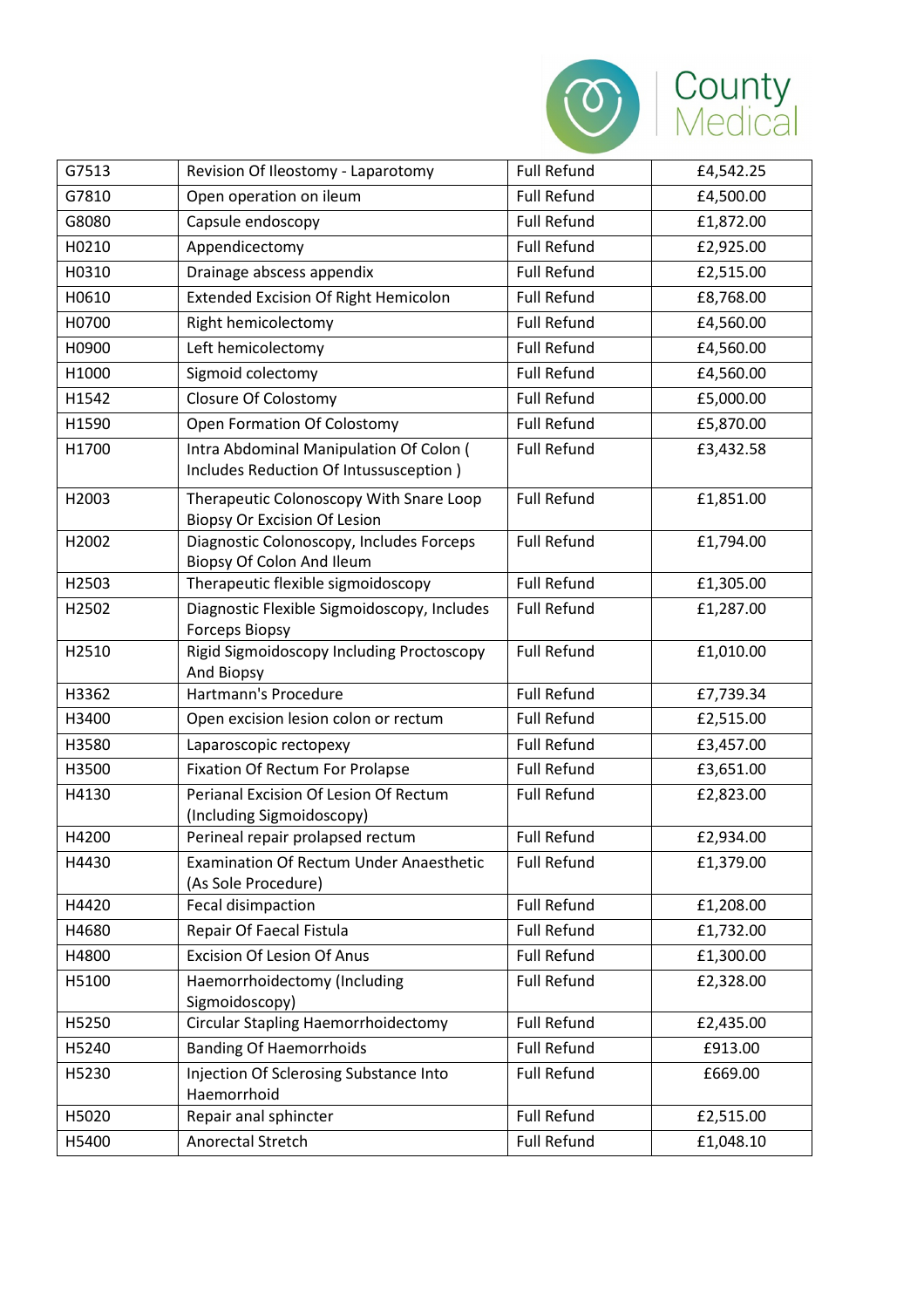

| H5520 | Laying Open Of High Anal Fistula (Including<br>Sigmoidoscopy)                                                                | <b>Full Refund</b> | £2,703.00  |
|-------|------------------------------------------------------------------------------------------------------------------------------|--------------------|------------|
| H5510 | Laying Open Of Low Anal Fistula (Including<br>Sigmoidoscopy)                                                                 | <b>Full Refund</b> | £1,686.00  |
| H5640 | <b>Excision Of Anal Fissure</b>                                                                                              | <b>Full Refund</b> | £1,399.00  |
| H5620 | Lateral Sphincterotomy Of Anus                                                                                               | <b>Full Refund</b> | £1,387.00  |
| H5800 | Drainage Through Perineal Region (Including<br>Ischio-Rectal Abscess)                                                        | <b>Full Refund</b> | £1,643.00  |
| H5940 | Excision Of Pilonidal Sinus And Suture/Skin<br>Graft                                                                         | <b>Full Refund</b> | £2,492.00  |
| J0900 | Diagnostic Laparoscopy (Including Any<br>Biopsy)                                                                             | <b>Full Refund</b> | £2,346.00  |
| J1300 | Percutaneous Biopsy Of Lesion Of Liver                                                                                       | <b>Full Refund</b> | £1,432.66  |
| J1880 | Laparoscopic Cholecystectomy With Peri-<br>Operative Cholangiogram                                                           | <b>Full Refund</b> | £4,166.00  |
| J1830 | Laparoscopic Cholecystectomy                                                                                                 | <b>Full Refund</b> | £4,000.00  |
| J1800 | Cholecystectomy (Including Mini-<br>Cholecystectomy)                                                                         | <b>Full Refund</b> | £5,531.27  |
| J1820 | Cholecytectomy with exploration common<br>bile duct                                                                          | <b>Full Refund</b> | £4,560.00  |
| J3900 | Therapeutic ERCP (Including Insertion Of<br><b>Biliary Or Pancreatic Prosthesis,</b><br>Sphincterotomy And Stone Extraction) | <b>Full Refund</b> | £3,900.00  |
| J4300 | Diagnostic ERCP (Includes Forceps Biopsy)                                                                                    | <b>Full Refund</b> | £4,070.00  |
| J6900 | Splenectomy open/laparoscopic                                                                                                | <b>Full Refund</b> | £2,515.00  |
| K4900 | Cardiac angioplasty                                                                                                          | <b>Full Refund</b> | £5,000.00  |
| K4100 | Cardiac bypass                                                                                                               | <b>Full Refund</b> | £23,027.00 |
| K6590 | Cardiac angiogram                                                                                                            | <b>Full Refund</b> | £2,000.00  |
| L7032 | Ultrasound Guided Haemorrhoidal Artery<br>Ligation (Known As Halo Or Hal)                                                    | <b>Full Refund</b> | £1,691.00  |
| L8540 | Radiofrequency Ablation Of Varicose Veins<br>(Vnus) Unilateral                                                               | <b>Full Refund</b> | £3,233.00  |
| L8580 | Operation for recurrent varicose veins<br>including groin exploration (bilateral)                                            | <b>Full Refund</b> | £3,038.00  |
| L8513 | Endovenous laser treatment long saphenous<br>vein(bilateral)                                                                 | <b>Full Refund</b> | £2,778.00  |
| L8530 | <b>Operations For Recurrent Varicose Veins</b><br>With Re-Exploration Of Groin And/Or<br><b>Popliteal Fossa</b>              | <b>Full Refund</b> | £2,695.00  |
| L8520 | Ligation stripping varicose veins short or<br>long (bilateral)                                                               | <b>Full Refund</b> | £2,673.00  |
| L8512 | Endovenous laser treatment long saphenous<br>vein (unilateral)                                                               | <b>Full Refund</b> | £2,269.00  |
| L8510 | Ligation/Stripping Of Long Or Short<br>Saphenous Vein (Incl. Local Excision/Multiple<br>Phlebectomy)                         | <b>Full Refund</b> | £2,016.00  |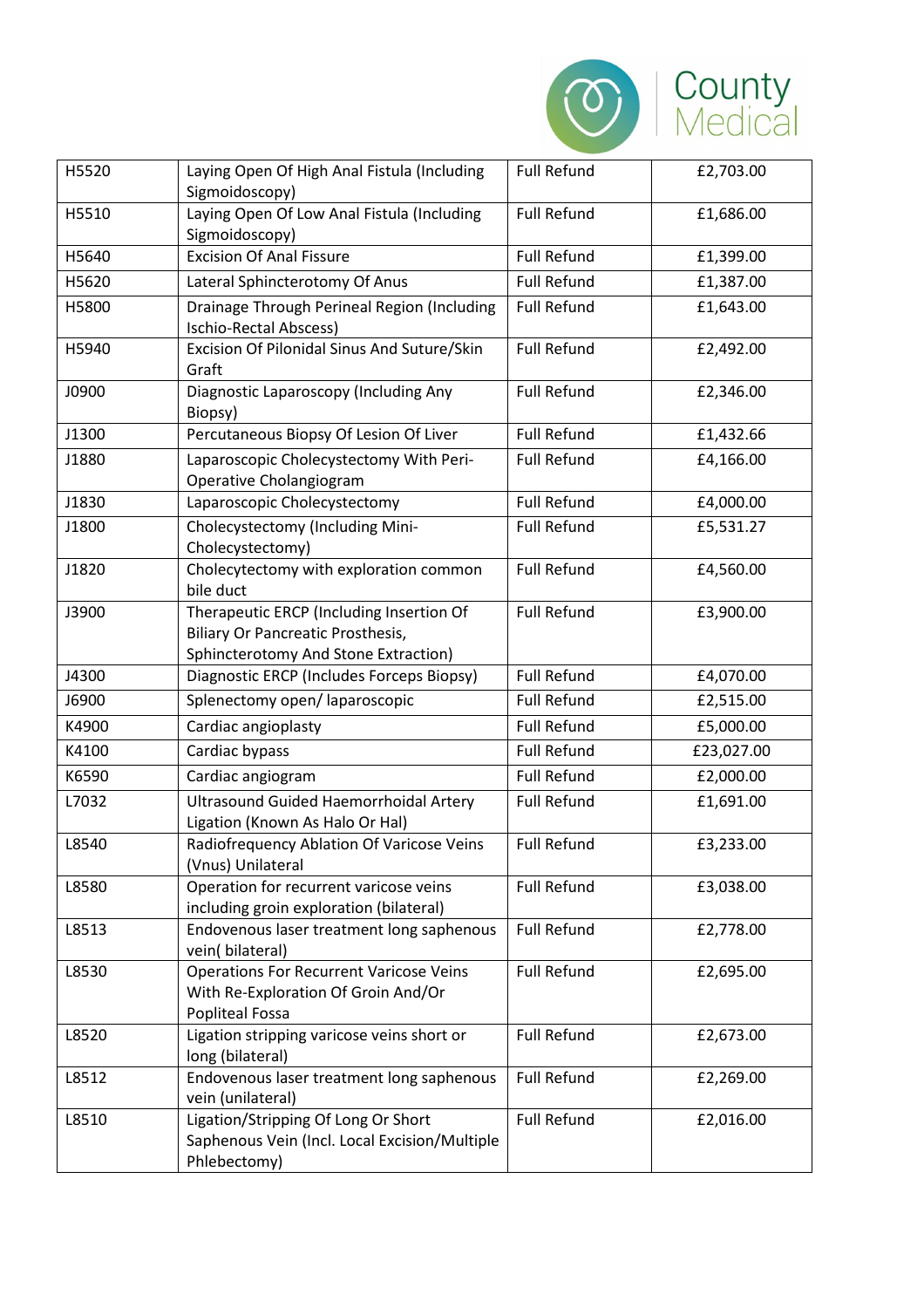

| L8600 | Unilateral Varicose Vein Injection                                                    | <b>Full Refund</b> | £483.00   |
|-------|---------------------------------------------------------------------------------------|--------------------|-----------|
|       | Sclerotherapy                                                                         |                    |           |
| L8680 | Bilateral varicose vein injection                                                     | <b>Full Refund</b> | £1,208.00 |
|       | sclerotherapy                                                                         |                    |           |
| L8750 | Local Excision/Multiple Phlebectomy Of                                                | <b>Full Refund</b> | £1,763.00 |
|       | Varicose Vein(S) Of Leg Refer                                                         |                    |           |
| L8751 | Local Excision (Multiple Phlebectomy) Of<br>Varicose Vein(S) Of Leg                   | <b>Full Refund</b> | £1,763.00 |
| L8700 | Ligation/ stripping of long and short                                                 | <b>Full Refund</b> | £2,515.00 |
|       | saphenous vein (unilateral)                                                           |                    |           |
| L8780 | Ligation/Stripping of long and short                                                  | <b>Full Refund</b> | £2,515.00 |
|       | saphenous vein (bilateral)                                                            |                    |           |
| L9110 | <b>Insertion Of Tunnelled Central Venous</b>                                          | <b>Full Refund</b> | £2,015.63 |
|       | Catheter (Hickman Line)                                                               |                    |           |
| M0220 | Nephroureterectomy - Unilateral                                                       | <b>Full Refund</b> | £7,200.36 |
| M0250 | Nephrectomy unilateral                                                                | <b>Full Refund</b> | £2,515.00 |
| M0280 | Laparoscopic Nephrectomy                                                              | <b>Full Refund</b> | £5,825.00 |
| M0300 | Partial excision kidney                                                               | <b>Full Refund</b> | £2,515.00 |
| M0380 | Laparoscopic Upper Or Lower Pole                                                      | <b>Full Refund</b> | £6,239.61 |
|       | Heminephrectomy                                                                       |                    |           |
| M0412 | De-Roofing And Aspiration Of Renal Para<br>Pelvic Cyst                                | <b>Full Refund</b> | £6,039.61 |
| M0510 | Open pyeloplasty                                                                      | <b>Full Refund</b> | £2,515.00 |
| M0610 | Open removal of calculus kidney                                                       | <b>Full Refund</b> | £2,515.00 |
| M0680 | Drainage pyonephrosis                                                                 | <b>Full Refund</b> | £1,728.00 |
| M0814 | Open biopsy kidney                                                                    | <b>Full Refund</b> | £2,515.00 |
| M0880 | Open drainage perinephric abscess                                                     | <b>Full Refund</b> | £2,515.00 |
| M0940 | Percutaneous Nephrolithotomy (Including<br>Cystoscopy And Retrograde Catheterisation) | <b>Full Refund</b> | £7,364.00 |
| M0910 | <b>Endoscopic Fragmentation Of Calculus Of</b><br>Kidney                              | <b>Full Refund</b> | £3,013.00 |
| M1080 | Laparoscopic pyeloplasty                                                              | <b>Full Refund</b> | £5,943.00 |
| M1000 | Therapeutic endoscopic operation on kidney                                            | <b>Full Refund</b> | £3,213.00 |
| M1110 | Diagnostic Endoscopic Examination Of<br>Kidney (Including Biopsy)                     | <b>Full Refund</b> | £3,441.00 |
| M1310 | Percutaneous needle biopsy lesion kidney                                              | <b>Full Refund</b> | £1,208.00 |
| M1360 | Percutaneous insertion of nephrostomy tube                                            | <b>Full Refund</b> | £1,728.00 |
| M1400 | Extracorporeal Fragmentation Of Calculus Of<br>Kidney (Lithotripsy)                   | <b>Full Refund</b> | £1,934.00 |
| M2310 | Open Ureterolithotomy                                                                 | <b>Full Refund</b> | £2,515.00 |
| M2510 | Excision ureterocoel unilateral                                                       | <b>Full Refund</b> | £2,515.00 |
| M2511 | Excision ureterocoel bilateral                                                        | <b>Full Refund</b> | £4,560.00 |
| M2530 | Ureterolysis - Unilateral                                                             | <b>Full Refund</b> | £5,570.00 |
| M2580 | Ureterolysis - Bilateral                                                              | Full Refund        | £6,510.00 |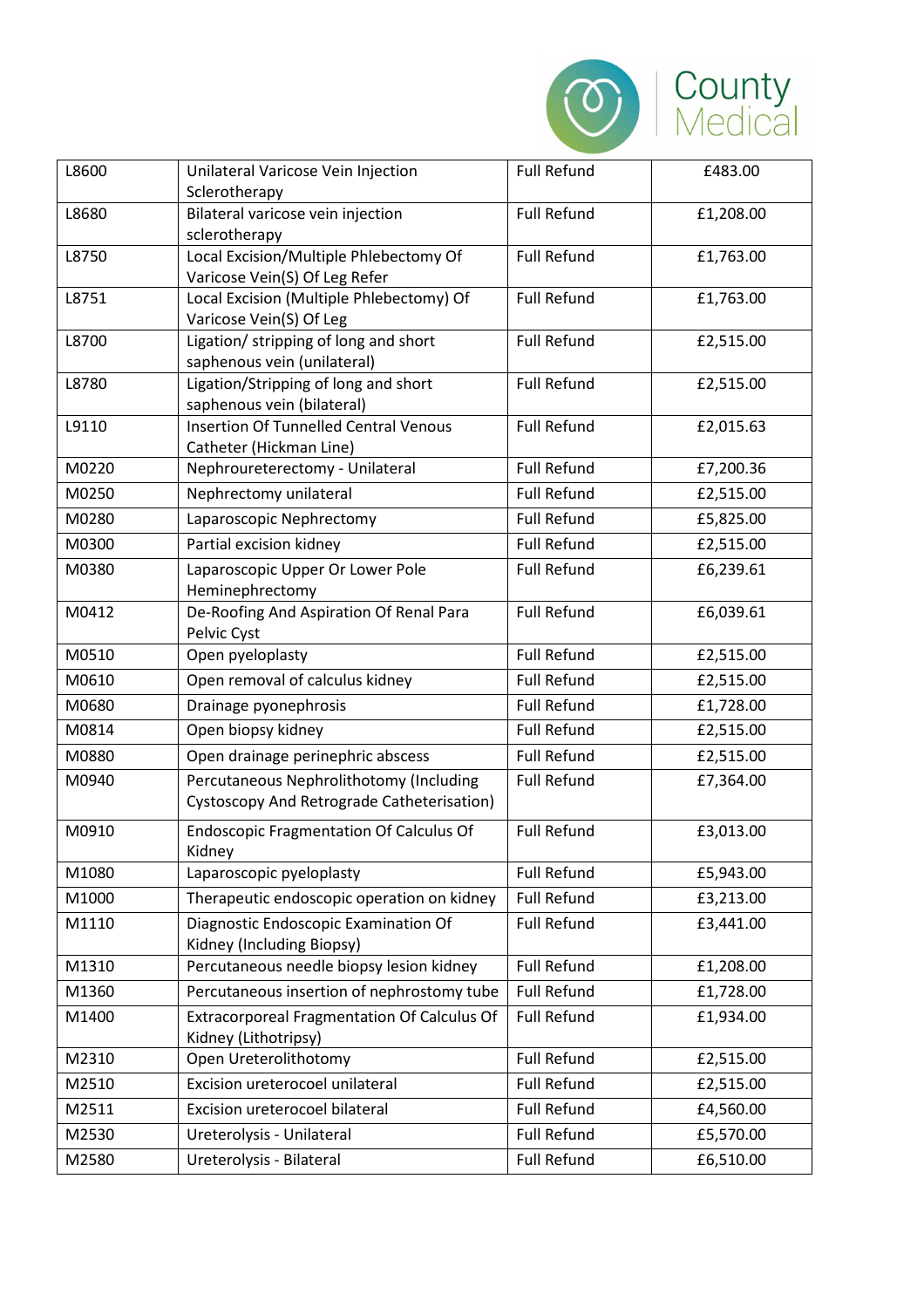

| M2730 | Ureteroscopic Extraction Of Calculus Of<br>Ureter (Including Cystoscopy)                                                                                 | <b>Full Refund</b> | £2,475.00 |
|-------|----------------------------------------------------------------------------------------------------------------------------------------------------------|--------------------|-----------|
| M2920 | Endoscopic Insertion Of Prosthesis Into<br>Ureter                                                                                                        | <b>Full Refund</b> | £3,333.00 |
| M2930 | Removal Of Prosthesis From Ureter<br>(Including Cystoscopy)                                                                                              | <b>Full Refund</b> | £1,244.00 |
| M2981 | Endoscopic antireflux procedure bilateral                                                                                                                | <b>Full Refund</b> | £1,728.00 |
| M3010 | Endoscopic Retrograde Pyelography<br>(Including Cystoscopy)                                                                                              | <b>Full Refund</b> | £2,274.00 |
| M3110 | Extra corporeal lithotripsy ureteric calculus                                                                                                            | <b>Full Refund</b> | £2,515.00 |
| M3202 | Operation ureteric orifice endoscopic                                                                                                                    | <b>Full Refund</b> | £1,728.00 |
| M3510 | Diverticulum bladder                                                                                                                                     | <b>Full Refund</b> | £2,515.00 |
| M3700 | Repair bladder                                                                                                                                           | <b>Full Refund</b> | £2,515.00 |
| M3780 | Repair cutaneous vesical fistula                                                                                                                         | <b>Full Refund</b> | £1,728.00 |
| M3820 | Insertion supra pubic catheter                                                                                                                           | <b>Full Refund</b> | £1,728.00 |
| M3880 | Stab cystostomy                                                                                                                                          | <b>Full Refund</b> | £1,208.00 |
| M3900 | Open removal calculus bladder                                                                                                                            | <b>Full Refund</b> | £1,728.00 |
| M3000 | <b>Endoscopic Examination Of Ureter (Including</b><br>Cystoscopy)                                                                                        | <b>Full Refund</b> | £2,083.00 |
| M4110 | Open excision lesion from bladder                                                                                                                        | <b>Full Refund</b> | £2,515.00 |
| M4210 | Endoscopic Resection Of Lesion Of Bladder<br>(Including Cystoscopy)                                                                                      | <b>Full Refund</b> | £3,493.00 |
| M4230 | <b>Endoscopic Destruction Of Lesion Of Bladder</b><br>(Including Cystoscopy)                                                                             | <b>Full Refund</b> | £1,939.00 |
| M4320 | Endoscopic hydrostatic distension bladder                                                                                                                | <b>Full Refund</b> | £1,372.00 |
| M4410 | Litholapaxy (Including Cystoscopy)                                                                                                                       | <b>Full Refund</b> | £3,269.00 |
| M4400 | Sphincterotomy                                                                                                                                           | <b>Full Refund</b> | £1,728.00 |
| M4420 | Endoscopic extraction calculus bladder                                                                                                                   | <b>Full Refund</b> | £1,728.00 |
| M4430 | Endoscopic removal foreign body bladder                                                                                                                  | <b>Full Refund</b> | £1,728.00 |
| M4480 | <b>Resection Of Bladder Neck (Including</b><br>Cystoscopy)                                                                                               | <b>Full Refund</b> | £2,313.00 |
| M4510 | Diagnostic Endoscopic Examination Of<br><b>Bladder (Including Any Biopsy)</b>                                                                            | <b>Full Refund</b> | £1,052.00 |
| M4780 | Urodynamic Studies/Urodynamic<br>Assessment                                                                                                              | <b>Full Refund</b> | £1,170.00 |
| M4712 | <b>Bladder Instillation Of Pharmacologic Agent</b><br>(Including Cystoscopy)                                                                             | <b>Full Refund</b> | £1,004.00 |
| M4910 | Closure cystostomy                                                                                                                                       | <b>Full Refund</b> | £1,728.00 |
| M5100 | <b>Combined Abdominal And Vaginal</b><br>Operations To Support Outlet Of Female<br><b>Bladder (Including Sling Procedures)</b><br>(Including Cystoscopy) | <b>Full Refund</b> | £2,925.00 |
| M5180 | Combined abdominal and vaginal operation<br>to support outlet of female bladder (redo)                                                                   | <b>Full Refund</b> | £4,560.00 |
| M5220 | Retropubic suspension of neck bladder                                                                                                                    | <b>Full Refund</b> | £2,515.00 |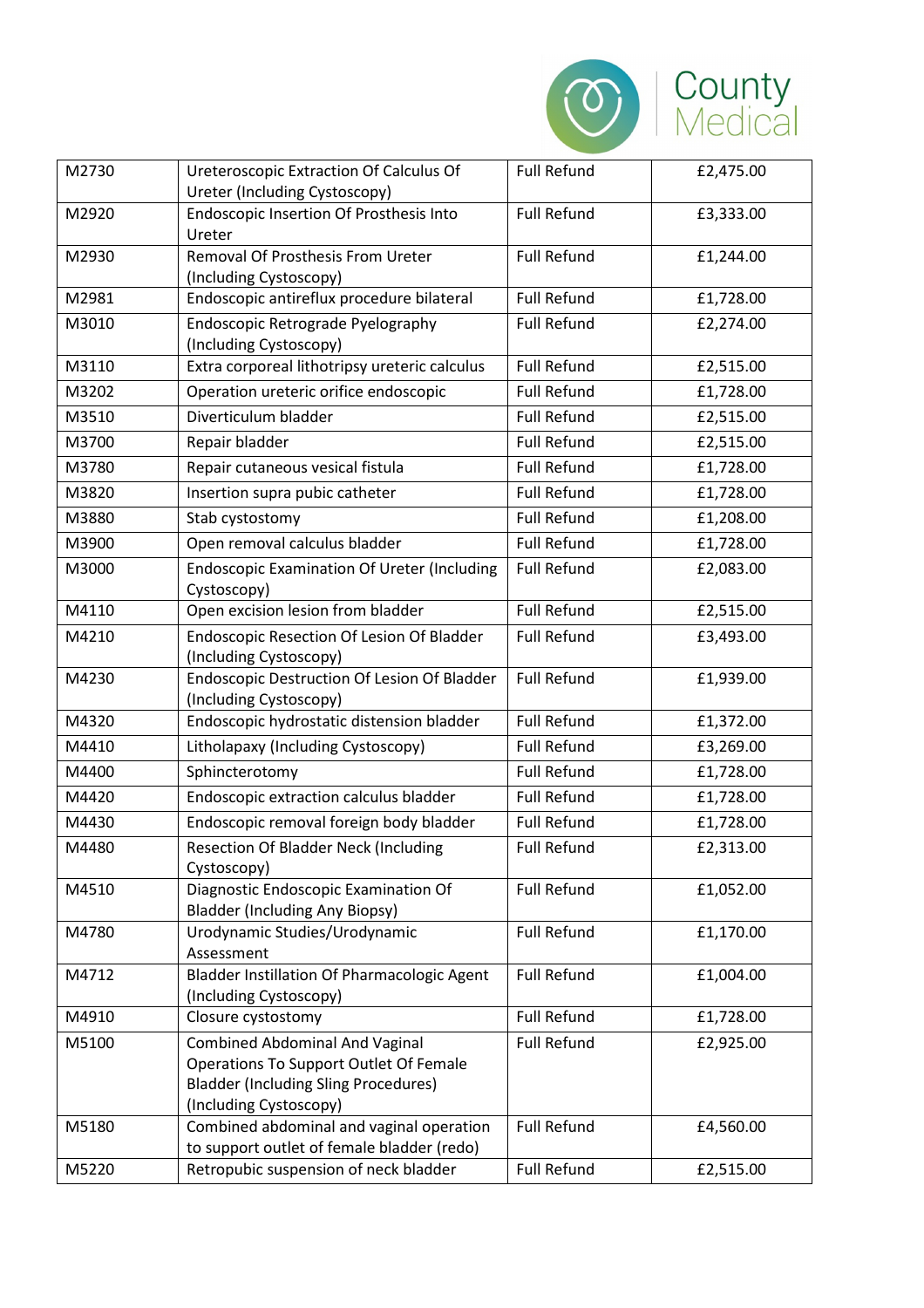

| M5250 | Needle suspension bladder neck                                                   | <b>Full Refund</b> | £1,728.00 |
|-------|----------------------------------------------------------------------------------|--------------------|-----------|
| M5280 | Retropubic suspension of neck bladder<br>(redo)                                  | <b>Full Refund</b> | £2,515.00 |
| M5300 | Vaginal operation to support outlet female<br>bladder                            | <b>Full Refund</b> | £3,347.00 |
| M5520 | Implantation of artificial urinary sphincter at<br>bladder neck and or removal   | <b>Full Refund</b> | £2,515.00 |
| M5580 | Excision urethral caruncle                                                       | <b>Full Refund</b> | £1,208.00 |
| M5630 | Therapeutic injection bladder neck for stress<br>incontinence                    | <b>Full Refund</b> | £1,786.00 |
| M5600 | Therapeutic endoscopic operation on outlet<br>of female bladder                  | <b>Full Refund</b> | £1,753.00 |
| M5820 | Dilatation of outlet femal bladder<br>Endoscopic incision of outlet male bladder | <b>Full Refund</b> | £1,324.00 |
| M6100 | Open excision prostatic adenoma                                                  | <b>Full Refund</b> | £2,515.00 |
| M6530 | <b>Endoscopic Resection Of Prostate (Tur)</b><br>(Including Cystoscopy)          | <b>Full Refund</b> | £4,534.00 |
| M6532 | Holmium Laser Resection Of Prostate (Holrp)<br>(Including Cystoscopy)            | <b>Full Refund</b> | £3,643.48 |
| M6580 | Endoscopic biopsy prostate                                                       | <b>Full Refund</b> | £2,515.00 |
| M6730 | Drainage prostatic abscess                                                       | <b>Full Refund</b> | £1,728.00 |
| M7020 | Prostate needle biopsy                                                           | <b>Full Refund</b> | £1,410.00 |
| M7080 | Urethral catherisation insertion stent                                           | <b>Full Refund</b> | £2,515.00 |
| M7280 | Urethral valve resection                                                         | <b>Full Refund</b> | £2,930.00 |
| M7360 | Simple urethroplasty                                                             | <b>Full Refund</b> | £2,930.00 |
| M7590 | Tension free urethropexy                                                         | <b>Full Refund</b> | £3,434.00 |
| M7500 | Excision diverticulum urethra                                                    | <b>Full Refund</b> | £1,728.00 |
| M7620 | Removal foreign body urethra                                                     | <b>Full Refund</b> | £1,208.00 |
| M7940 | Internal Urethrotomy (Including Cystoscopy)                                      | <b>Full Refund</b> | £2,126.00 |
| M7920 | Dilatation urethra                                                               | <b>Full Refund</b> | £1,208.00 |
| M8120 | Meatoplasty                                                                      | <b>Full Refund</b> | £1,728.00 |
| M8130 | Meatotomy urethral orifice                                                       | <b>Full Refund</b> | £1,208.00 |
| N0500 | <b>Bilateral excision of testes</b>                                              | Full Refund        | £2,930.00 |
| N0700 | <b>Excision Of Lesion Of Testis</b>                                              | Full Refund        | £2,196.72 |
| N0820 | Orchidopexy bilateral                                                            | <b>Full Refund</b> | £2,930.00 |
| N0920 | Orchidpexy unilateral                                                            | <b>Full Refund</b> | £1,208.00 |
| N0930 | Abdominal undescended testis                                                     | Full Refund        | £2,930.00 |
| N1000 | Prostheis testis                                                                 | <b>Full Refund</b> | £1,728.00 |
| N1100 | <b>Correction Of Hydrocele</b>                                                   | <b>Full Refund</b> | £2,009.00 |
| N1340 | <b>Biopsy testis</b>                                                             | Full Refund        | £1,728.00 |
| N1350 | <b>Exploration testis</b>                                                        | Full Refund        | £1,728.00 |
| N1352 | Laparoscopy for impalpable testis                                                | <b>Full Refund</b> | £1,728.00 |
| N1580 | Excision epididymal cyst                                                         | Full Refund        | £2,011.00 |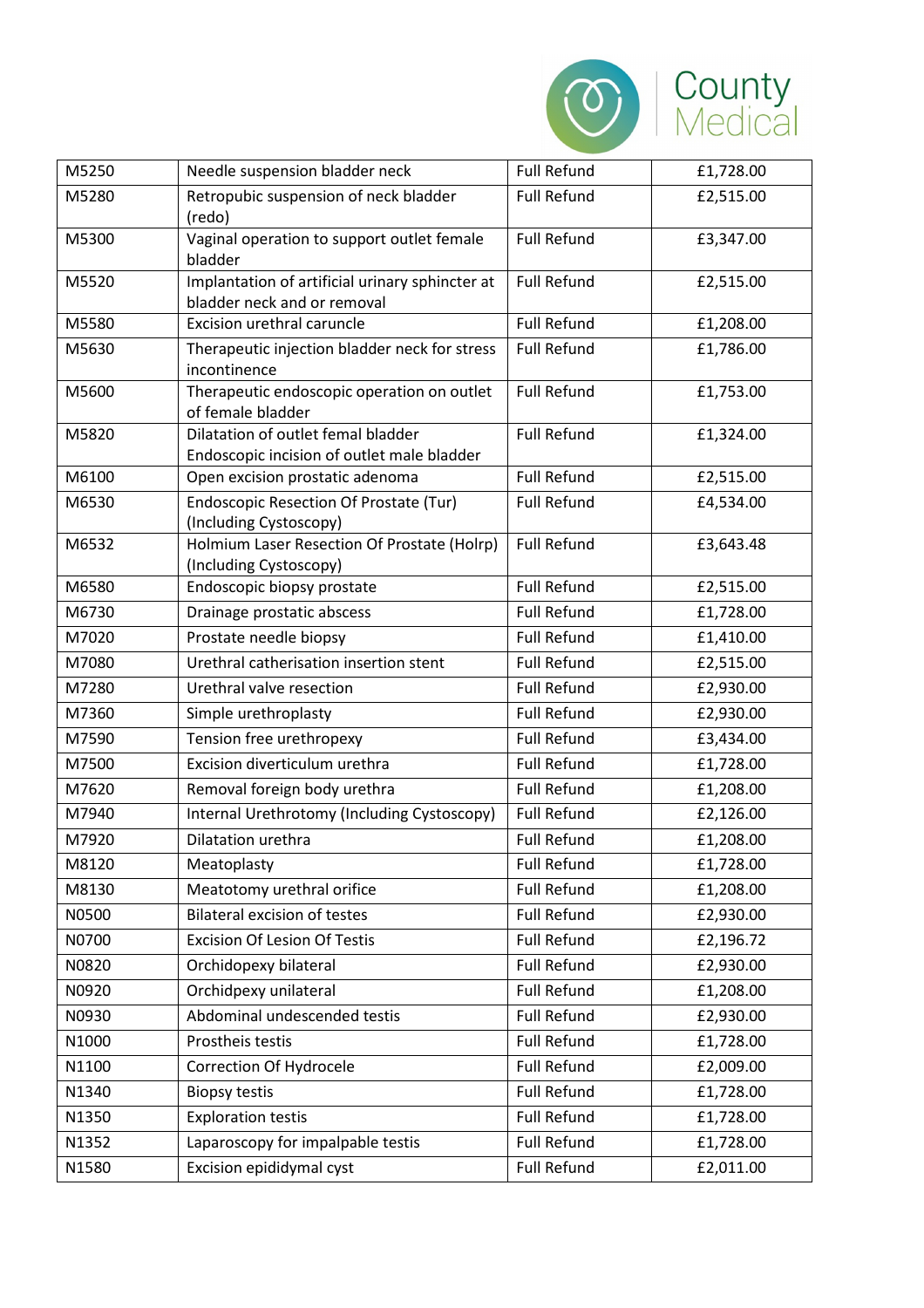

| N1900 | Surgery for varicocele                                                                                    | <b>Full Refund</b> | £1,728.00 |
|-------|-----------------------------------------------------------------------------------------------------------|--------------------|-----------|
| N2710 | Excision lesion penis                                                                                     | <b>Full Refund</b> | £1,728.00 |
| N2780 | <b>Operation Peyronie's disease</b>                                                                       | <b>Full Refund</b> | £1,728.00 |
| N2842 | Frenuloplasty                                                                                             | <b>Full Refund</b> | £1,208.00 |
| N3030 | Circumcision                                                                                              | <b>Full Refund</b> | £2,010.00 |
| N3010 | Preputioplasty                                                                                            | <b>Full Refund</b> | £1,728.00 |
| N3210 | <b>Biopsy Of Lesion Of Penis</b>                                                                          | <b>Full Refund</b> | £1,054.00 |
| P0320 | Marsupialisation Of Bartholin Cyst                                                                        | <b>Full Refund</b> | £1,903.00 |
| P0310 | <b>Excision Bartholin gland</b>                                                                           | <b>Full Refund</b> | £1,728.00 |
| P0550 | Excession excessive tissue labia                                                                          | <b>Full Refund</b> | £1,728.00 |
| P0600 | <b>Excision Of Lesion Of Vulva</b>                                                                        | <b>Full Refund</b> | £1,294.00 |
| P1300 | Operations On Female Perineum                                                                             | <b>Full Refund</b> | £1,155.00 |
| P1400 | Incision Of Introitus Of Vagina                                                                           | <b>Full Refund</b> | £938.49   |
| P1920 | Excision septum of vagina                                                                                 | <b>Full Refund</b> | £1,728.00 |
| P2000 | Excision lesion vagina                                                                                    | <b>Full Refund</b> | £1,947.00 |
| P2100 | Reconstruction vagina                                                                                     | <b>Full Refund</b> | £4,560.00 |
| P2230 | Posterior Colporrhaphy                                                                                    | <b>Full Refund</b> | £3,100.00 |
| P2210 | Anterior/posterior colporraphy and<br>amputation cervix                                                   | <b>Full Refund</b> | £2,930.00 |
| P2380 | Anterior/posterior colporraphy and vaginal<br>hysterectomy                                                | <b>Full Refund</b> | £5,288.00 |
| P2310 | Anterior +/- Posterior Colporrhaphy<br>(Including Primary Repair Of Enterocele)<br>(Including Cystoscopy) | <b>Full Refund</b> | £3,923.00 |
| P2340 | Repair Of Enterocele (+/- Posterior Repair<br>Colporrhaphy) (As Sole Procedure)                           | <b>Full Refund</b> | £3,810.00 |
| P2450 | <b>Sacrospinous Fixation</b>                                                                              | <b>Full Refund</b> | £4,479.00 |
| P2420 | Sacrocolpexy                                                                                              | <b>Full Refund</b> | £3,333.00 |
| P2730 | Colposcopy                                                                                                | <b>Full Refund</b> | £1,208.00 |
| Q0100 | Amputation cervix uteri                                                                                   | <b>Full Refund</b> | £1,728.00 |
| Q0230 | Cauterisation Of Lesion Of Cervix Uteri (+/-<br>Loop Diathermy, Colposcopy Or<br>Polypectomy)             | <b>Full Refund</b> | £1,194.00 |
| Q0220 | Laser destruction of cervix uteri                                                                         | <b>Full Refund</b> | £1,208.00 |
| Q0330 | Cone biopsy cevix                                                                                         | <b>Full Refund</b> | £1,970.00 |
| Q0340 | Punch biopsy cervix                                                                                       | <b>Full Refund</b> | £1,208.00 |
| Q0740 | Total Abdominal Hysterectomy (+/-<br>Oophorectomy)                                                        | <b>Full Refund</b> | £4,952.00 |
| Q0750 | Subtotal Abdominal Hysterectomy (+/-<br>Oophorectomy)                                                     | <b>Full Refund</b> | £4,846.00 |
| Q0800 | Vaginal Hysterectomy (Including<br>Laparoscopically Assisted)                                             | <b>Full Refund</b> | £4,164.00 |
| Q0920 | Myomectomy (Including Laparoscopically)                                                                   | Full Refund        | £4,341.00 |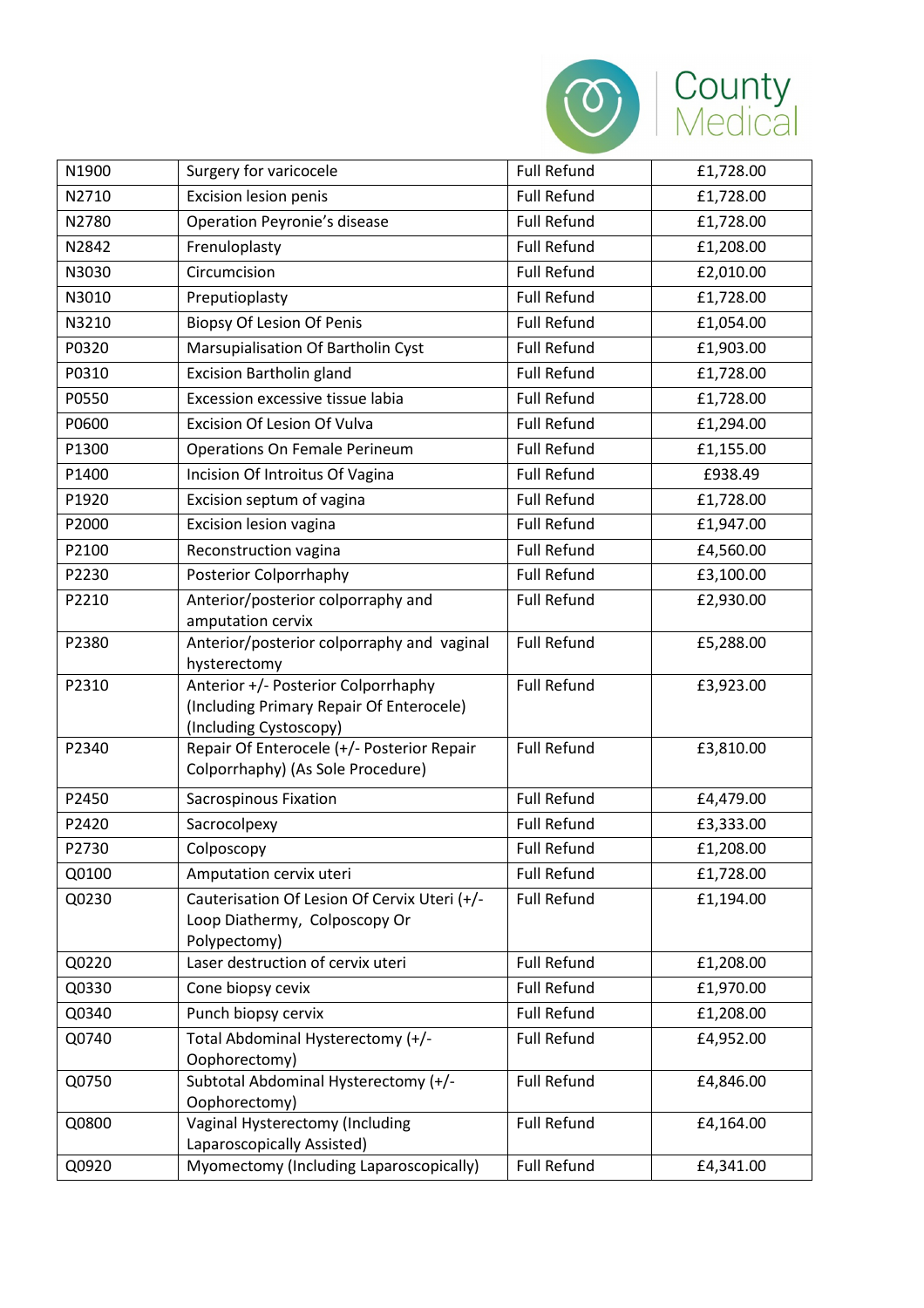

| Q1010 | Dilatation Of Cervix Uteri And Curettage Of<br><b>Retained Products Of Conception Following</b>                                                    | <b>Full Refund</b> | £1,527.00 |
|-------|----------------------------------------------------------------------------------------------------------------------------------------------------|--------------------|-----------|
| Q1030 | Spontaneous Abortion.<br>Dilatation Of Cervix Uteri And Curettage Of<br>Uterus, Including Polypectomy And<br>Diathermy Of Cervix                   | <b>Full Refund</b> | £1,162.00 |
| Q1280 | Introduction Of A Mirena Coil - Not To Be<br>Used For Contraceptive Coil                                                                           | <b>Full Refund</b> | £1,047.00 |
| Q1702 | Microwave endometrial ablation                                                                                                                     | <b>Full Refund</b> | £2,930.00 |
| Q1700 | Therapeutic Endoscopic Operations On<br><b>Uterus (Including Endometrial Ablation</b><br><b>Excluding Microwave Or Radiofrequency</b><br>Ablation) | <b>Full Refund</b> | £2,825.00 |
| Q1802 | Hysteroscopy With Resection Of Fibroid                                                                                                             | <b>Full Refund</b> | £2,769.00 |
| Q1800 | Hysteroscopy Including Biopsy, Dilatation,<br>Curettage And Polypectomy With/Without<br>Mirena Coil Insertion                                      | <b>Full Refund</b> | £2,044.00 |
| Q2020 | Oophorectomy and salpingectomy                                                                                                                     | <b>Full Refund</b> | £2,930.00 |
| Q2080 | Ventro suspension of uterus                                                                                                                        | <b>Full Refund</b> | £1,728.00 |
| Q2230 | Oophorectomy And Salpingectomy (As Sole<br>Procedure) (Including Bilateral)                                                                        | <b>Full Refund</b> | £3,988.00 |
| Q3110 | Removal of products of conception from<br>fallopian tube (ectopic pregnancy)                                                                       | <b>Full Refund</b> | £2,930.00 |
| Q3800 | Laparoscopy And Therapeutic Procedures<br>Including Laser, Diathermy And Destruction<br>E.G. For Endometriosis, Adhesiolysis, Tubal<br>Surgery     | <b>Full Refund</b> | £3,104.00 |
| Q3900 | Laparoscopy (Including E.G. Puncture Of<br>Ovarian Cysts +/- Biopsy, Minor<br>Endometriosis)                                                       | <b>Full Refund</b> | £2,400.00 |
| Q4400 | Ovarian cystectomy                                                                                                                                 | <b>Full Refund</b> | £3,601.00 |
| S0643 | Excision Of Lesion Of Skin Or Subcutaneous<br>Tissue - Four Or More, Trunk And Limbs                                                               | <b>Full Refund</b> | £1,757.00 |
| S0633 | Excision Of Lesion Of Skin Or Subcutaneous<br>Tissue - Up To Three, Trunk And Limbs                                                                | <b>Full Refund</b> | £1,045.00 |
| S0632 | Excision Of Lesion Of Skin Or Subcutaneous<br>Tissue - Up To Three, Head And Neck                                                                  | <b>Full Refund</b> | £915.00   |
| S1420 | Shave Biopsy Of Lesion Of Skin                                                                                                                     | <b>Full Refund</b> | £860.00   |
| S1500 | <b>Biopsy Of Skin Or Subcutaneous Tissue</b>                                                                                                       | <b>Full Refund</b> | £892.00   |
| S4230 | Secondary Suture Of Skin                                                                                                                           | <b>Full Refund</b> | £943.49   |
| S4740 | Drainage Of Large Subcutaneous<br>Abscess/Haematoma                                                                                                | <b>Full Refund</b> | £1,963.00 |
| S4760 | Fine Needle Aspiration Cytology                                                                                                                    | <b>Full Refund</b> | £980.00   |
| S4780 | Aspiration Of Subcutaneous Haematoma                                                                                                               | <b>Full Refund</b> | £971.00   |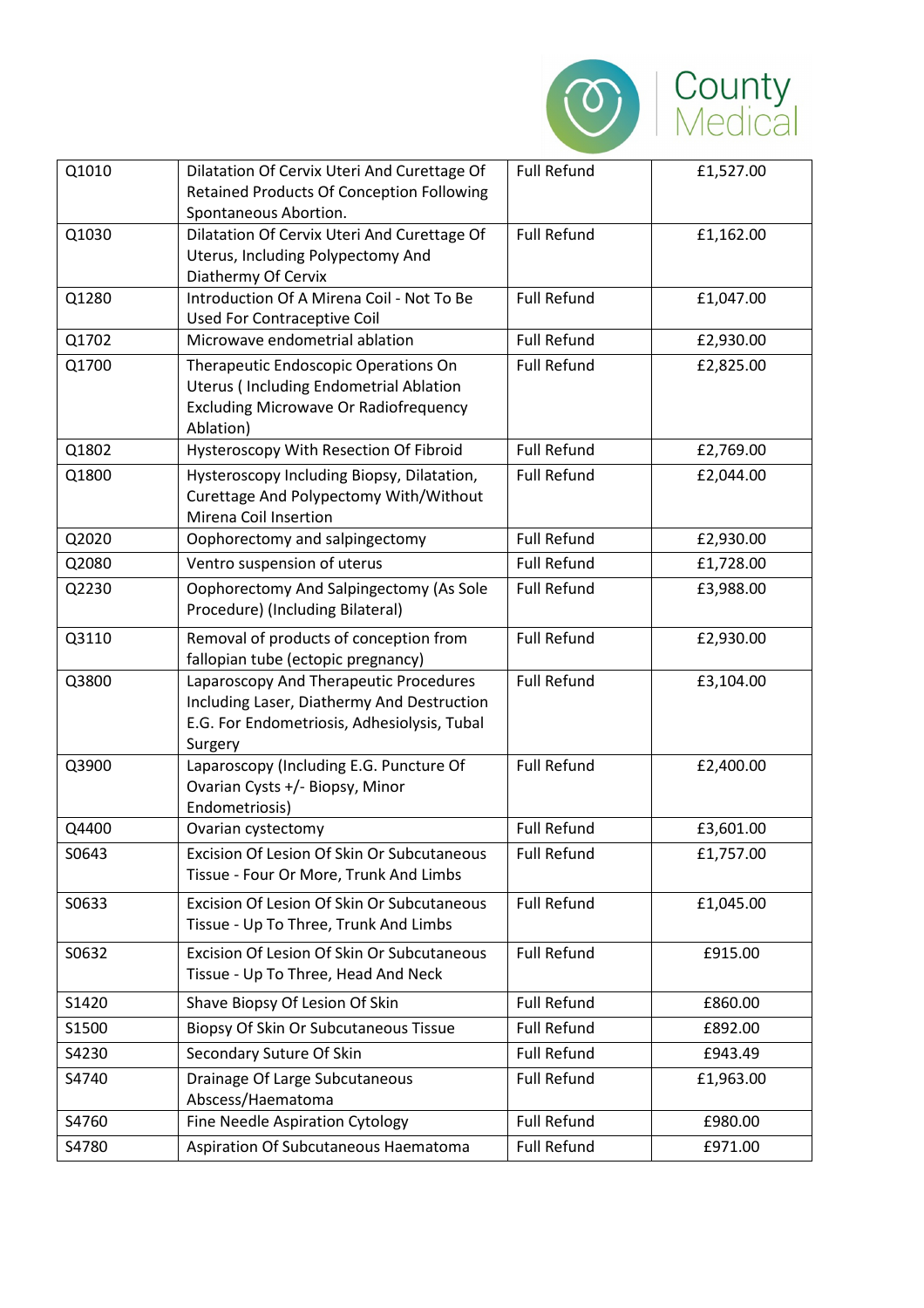

| S4720 | Drainage Of Lesion Of Skin, Including<br>Abscess                                                                       | <b>Full Refund</b> | £943.00   |
|-------|------------------------------------------------------------------------------------------------------------------------|--------------------|-----------|
| S5210 | Injection Into Subcutaneous Tissue/Painful<br>Trigger Point (Including Local Anaesthetic<br>And Steroid)               | <b>Full Refund</b> | £550.00   |
| S5300 | Introduction Of Substance Into Skin<br>(Including Hormone Pellet)                                                      | <b>Full Refund</b> | £548.00   |
| S5710 | Debridement Of Wound (And Surgical Toilet)<br>- Up To 25Cm2 In Area                                                    | <b>Full Refund</b> | £2,673.00 |
| S6400 | Excision Of Nail Bed (Zadek'S)                                                                                         | <b>Full Refund</b> | £1,728.00 |
| S7010 | Wedge Excision Or Avulsion Of Nail Including<br><b>Chemical Ablation Of Nail Bed</b>                                   | <b>Full Refund</b> | £943.00   |
| T2012 | Laparoscopic Repair Of Inguinal Hernia -<br>Bilateral                                                                  | <b>Full Refund</b> | £3,433.00 |
| T2010 | Primary Repair Of Inguinal Hernia - Bilateral                                                                          | <b>Full Refund</b> | £3,064.00 |
| T2002 | Laparoscopic Repair Of Inguinal Hernia -<br>Unilateral                                                                 | <b>Full Refund</b> | £2,197.00 |
| T2000 | Primary Repair Of Inguinal Hernia                                                                                      | <b>Full Refund</b> | £2,070.00 |
| T2100 | Repair Of Recurrent Inguinal Hernia                                                                                    | <b>Full Refund</b> | £2,663.00 |
| T2102 | Laparoscopic Repair Of Recurrent Inguinal<br>Hernia - Unilateral                                                       | <b>Full Refund</b> | £2,503.00 |
| T2112 | Repair recurrent inguinal hernia bilateral<br>(Lap or open)                                                            | <b>Full Refund</b> | £2,930.00 |
| T2210 | Primary femoral hernia repair unilateral                                                                               | <b>Full Refund</b> | £1,765.00 |
| T2300 | Repair recurrent femoral hernia                                                                                        | <b>Full Refund</b> | £1,765.00 |
| T2400 | Repair Of Umbilical Hernia (Irrespective Of<br>Age)                                                                    | <b>Full Refund</b> | £2,077.00 |
| T2502 | Laparoscopic Repair Of Incisional Hernia                                                                               | <b>Full Refund</b> | £3,248.00 |
| T2500 | Primary Repair Of Incisional Hernia                                                                                    | <b>Full Refund</b> | £2,846.00 |
| T2700 | Repair Of Other Hernia Of Abdominal Wall -<br>There Are Now New Ccsd Hernia Codes See<br>Section 11.9 Of The Schedule. | <b>Full Refund</b> | £2,645.95 |
| T4130 | Freeing Of Adhesions Of Peritoneum                                                                                     | <b>Full Refund</b> | £4,158.00 |
| T4300 | Laparoscopic adhesiolysis                                                                                              | <b>Full Refund</b> | £3,352.00 |
| T4302 | Open adhesiolysis                                                                                                      | <b>Full Refund</b> | £2,930.00 |
| T4610 | Paracentesis abdomen for ascities                                                                                      | <b>Full Refund</b> | £1,208.00 |
| T5210 | Dupuytren's fasciectomy - multiple digits                                                                              | <b>Full Refund</b> | £2,930.00 |
| T5203 | Dupuytren's fasciectomy - single digit                                                                                 | <b>Full Refund</b> | £1,791.00 |
| T5900 | <b>Excision Of Ganglion</b>                                                                                            | <b>Full Refund</b> | £1,958.00 |
| T6220 | <b>Excision Of Bursa</b>                                                                                               | <b>Full Refund</b> | £4,763.00 |
| T6450 | Tenodesis Of Biceps Tendon (As Sole<br>Procedure)                                                                      | <b>Full Refund</b> | £4,763.00 |
| T6580 | Tendon Graft, As Sole Procedure (Not<br><b>Otherwise Specified)</b>                                                    | <b>Full Refund</b> | £2,015.63 |
| T6782 | Repair Of Distal Biceps Tendon                                                                                         | <b>Full Refund</b> | £3,278.00 |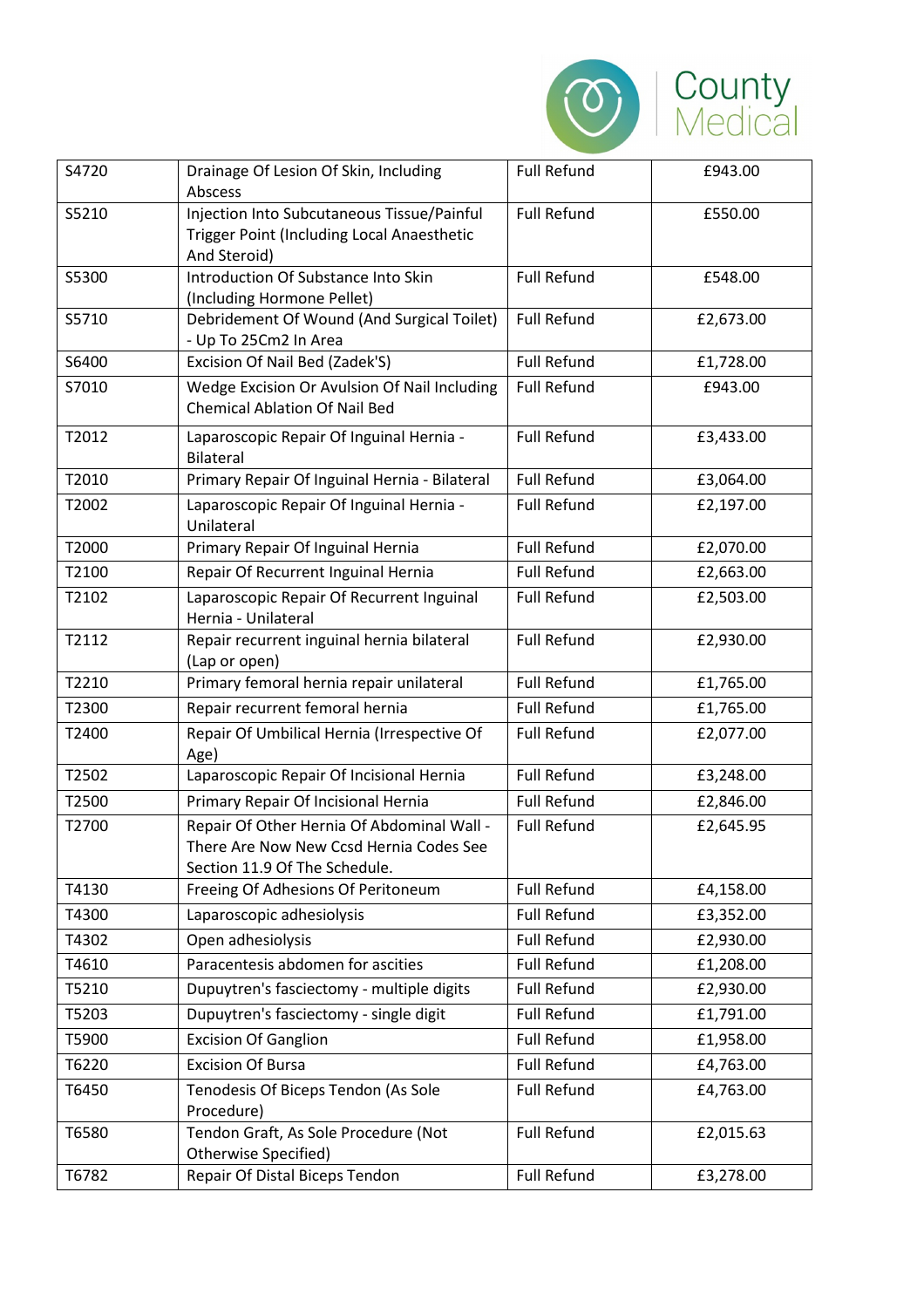

| T6780 | Achilles Tendon Repair <70 or no<br>comorbidity                                                                                 | <b>Full Refund</b> | £2,280.00 |
|-------|---------------------------------------------------------------------------------------------------------------------------------|--------------------|-----------|
| T6800 | Secondary Repair Of Tendon (Including<br>Graft, Transfer And/Or Prosthesis) (Not<br>Otherwise Specified)                        | <b>Full Refund</b> | £4,974.00 |
| T6810 | Achilles Tendon Repair -Secondary <70 or no<br>comorbidity                                                                      | <b>Full Refund</b> | £3,006.00 |
| T6820 | Secondary Repair Or Reconstruction Of<br><b>Extensor Of Hand/Forearm</b>                                                        | <b>Full Refund</b> | £2,196.72 |
| T6910 | Tenolysis, Of Extensor, Not Otherwise<br>Specified                                                                              | <b>Full Refund</b> | £2,495.24 |
| T7010 | Subcutaneous Tenotomy                                                                                                           | <b>Full Refund</b> | £1,217.08 |
| T7230 | Release Of Constriction Of Sheath Of Tendon<br>(Eg Trigger Finger)                                                              | <b>Full Refund</b> | £1,900.00 |
| T7910 | Open Sub-Acromial Decompression And<br>Extensive, Greater Than 2Cm Tear Rotator<br>Cuff Repair With Excision Of Distal Clavicle | <b>Full Refund</b> | £5,600.00 |
| T7990 | Rotator cuff repair                                                                                                             | <b>Full Refund</b> | £3,728.00 |
| T8050 | Surgical Release Of Humeral Epicondylitis<br>(Lateral Or Medial) (Eg Tennis Elbow)                                              | <b>Full Refund</b> | £1,835.00 |
| T8100 | Open Biopsy Of Muscle Or Soft Tissue Lesion                                                                                     | <b>Full Refund</b> | £1,970.40 |
| T8700 | Excision biopsy lymph node - axilla cervical<br>or groin                                                                        | <b>Full Refund</b> | £2,540.00 |
| T9020 | Sentinel Node Mapping With Blue Dye And<br>Radioactive Probe For Breast Cancer                                                  | <b>Full Refund</b> | £2,806.00 |
| T9400 | <b>Operations On Branchial Cyst</b>                                                                                             | <b>Full Refund</b> | £2,015.63 |
| T9610 | Excision cystic hygroma                                                                                                         | <b>Full Refund</b> | £2,930.00 |
| V1440 | Excision Of Lesion Of Jaw                                                                                                       | <b>Full Refund</b> | £2,594.00 |
| V2560 | Decompression of spinal stenosis lumbar<br>region                                                                               | <b>Full Refund</b> | £5,497.00 |
| V2540 | Posterior excision lumbar disc incl<br>microdiscectomy                                                                          | <b>Full Refund</b> | £5,011.00 |
| W0284 | Trapeziectomy and ligament<br>reconstruction<70 or no comorbidity                                                               | <b>Full Refund</b> | £4,975.00 |
| W0310 | <b>Bilateral Multiple Forefoot Joint Procedures</b>                                                                             | <b>Full Refund</b> | £5,947.00 |
| W0300 | Multiple Procedures On Forefoot (Not To Be<br>Used For Bunionectomy W7900)                                                      | <b>Full Refund</b> | £4,158.00 |
| W0330 | 1st Metatarsophalangeal Joint Fusion                                                                                            | <b>Full Refund</b> | £2,342.00 |
| W0310 | <b>Bilateral Forefoot Arthroplasty</b>                                                                                          | <b>Full Refund</b> | £5,330.00 |
| W0380 | <b>Bilateral 1st MTP Fusion</b>                                                                                                 | <b>Full Refund</b> | £4,975.00 |
| W0462 | Mid or Hindfoot osteotomy with internal<br>fixation <70 or no comorbidity                                                       | <b>Full Refund</b> | £4,975.00 |
| W0422 | Triple Fusion <70 or no comorbidity                                                                                             | <b>Full Refund</b> | £2,930.00 |
| W0432 | Subtalar Fusion <70 or no comorbidity                                                                                           | <b>Full Refund</b> | £3,345.00 |
| W0513 | Silastic arthroplasty MCPJ or PIPJ - multiple                                                                                   | <b>Full Refund</b> | £3,345.00 |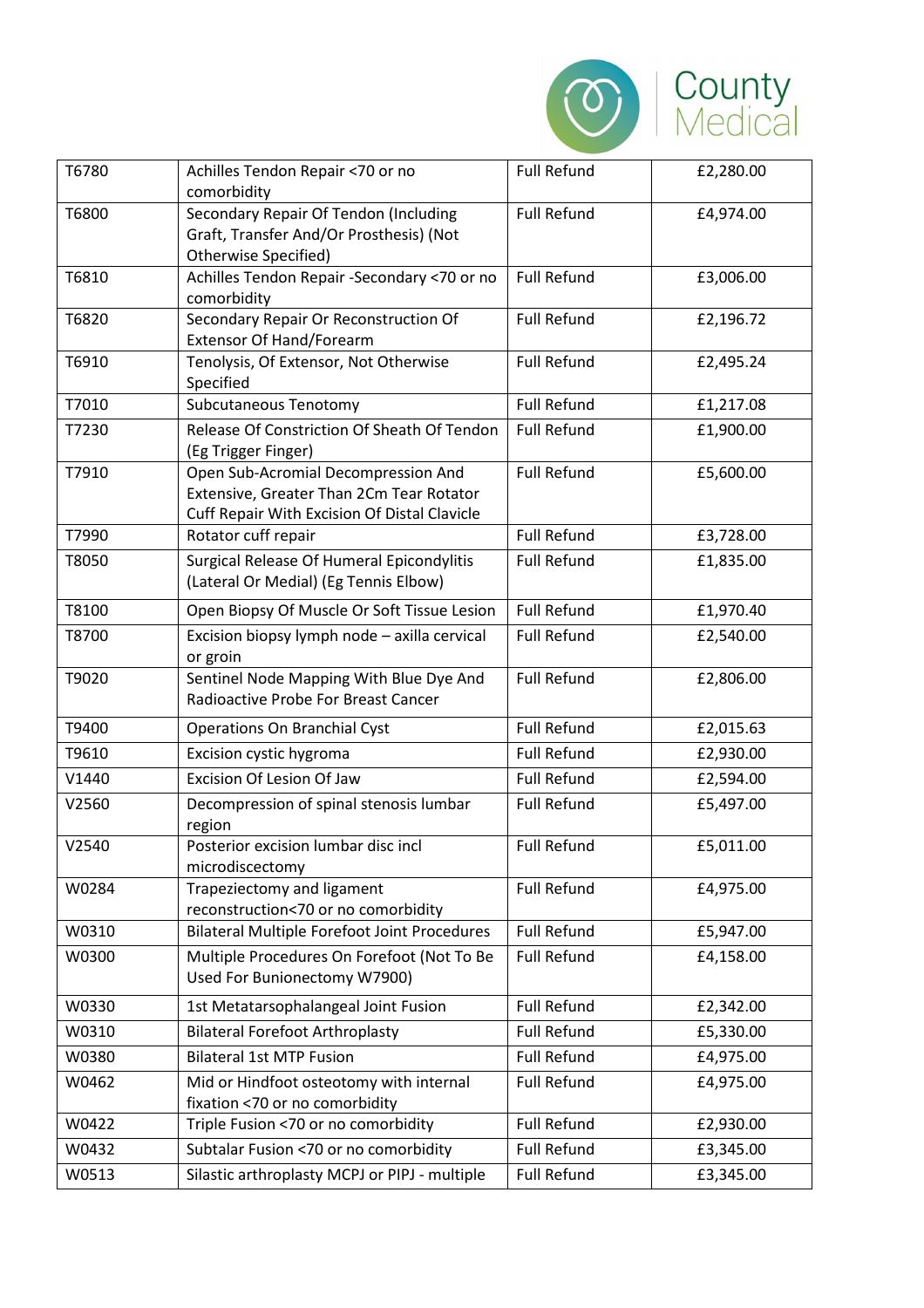

| W0514 | Prosthetic surface arthroplasty - PIPJ or<br>MCPJ single                                                                    | <b>Full Refund</b> | £3,345.00  |
|-------|-----------------------------------------------------------------------------------------------------------------------------|--------------------|------------|
| W0632 | Patello femoral replacement                                                                                                 | <b>Full Refund</b> | £7,369.00  |
| W0700 | <b>Excision Of Ectopic Bone</b>                                                                                             | <b>Full Refund</b> | £4,974.55  |
| W0860 | Cheilectomy <70 or no comorbidity                                                                                           | <b>Full Refund</b> | £3,345.00  |
| W0890 | Excision Distal Clavicle, As Sole Procedure                                                                                 | <b>Full Refund</b> | £2,696.00  |
| W0850 | Partial Excision Of Bone (Including<br>Exostoses)                                                                           | <b>Full Refund</b> | £2,487.00  |
| W1080 | Corrective osteotomy distal radius<70 or no<br>comorbidity                                                                  | <b>Full Refund</b> | £4,016.00  |
| W1040 | Metatarsal Osteotomy (weil)                                                                                                 | <b>Full Refund</b> | £2,141.00  |
| W1660 | <b>Tibial Osteotomy</b>                                                                                                     | <b>Full Refund</b> | £5,774.00  |
| W2502 | Closed Reduction Of Fracture Of Long Bone,<br>Including Cast Or Percutaneous K-Wires                                        | <b>Full Refund</b> | £4,974.36  |
| W2620 | Manipulation Under Anaesthesia Of<br>Fractured Nose As Sole Procedure                                                       | <b>Full Refund</b> | £1,970.00  |
| W2830 | <b>Removal Of Internal Fixation From</b><br>Bone/Joint, Excluding K-Wires                                                   | <b>Full Refund</b> | £2,067.00  |
| W3202 | Scaphoid fixation and graft                                                                                                 | <b>Full Refund</b> | £2,515.00  |
| W3203 | Early Open Reduction And Internal Fixation<br>Of Scaphoid Fracture le Within 6 Weeks Of<br>Fracture                         | <b>Full Refund</b> | £3,432.58  |
| W3530 | <b>Removal Of Percutaneous Wire</b>                                                                                         | <b>Full Refund</b> | £943.00    |
| W3715 | Metal On Metal Hip Resurfacing Arthroplasty<br>(Do Not Confuse With Ineligible Minimally<br>Invasive Hip Resurfacing W3718) | <b>Full Refund</b> | £10,000.00 |
| W3712 | Primary Total Hip Replacement With Or<br><b>Without Cement</b>                                                              | <b>Full Refund</b> | £9,300.00  |
| W4210 | Total Prosthetic Replacement Of Knee Joint,<br>With Or Without Cement, +/- Patella                                          | <b>Full Refund</b> | £9,800.00  |
| W4410 | <b>Total Ankle Replacement</b>                                                                                              | <b>Full Refund</b> | £4,975.00  |
| W4900 | Shoulder Hemiarthroplasty, As Sole<br>Procedure                                                                             | <b>Full Refund</b> | £6,122.00  |
| W5000 | Primary Total Shoulder Replacement<br>(Bigliani-Flatow or Delta 3)                                                          | <b>Full Refund</b> | £7,684.00  |
| W5200 | Unicompartmental Knee Replacement                                                                                           | <b>Full Refund</b> | £7,719.00  |
| W5510 | Total elbow replacement for trauma<br>(Coonrad-Morrey)                                                                      | <b>Full Refund</b> | £4,975.00  |
| W5560 | OK Procedure <70 or no comorbidity                                                                                          | <b>Full Refund</b> | £3,345.00  |
| W5630 | Weaver-Dunn Procedure (ACJ<br>reconstruction) <70 or no comorbidity                                                         | <b>Full Refund</b> | £5,390.00  |
| W5940 | Fusion of Interphalangeal joint of Toe                                                                                      | <b>Full Refund</b> | £1,930.00  |
| W5980 | Multiple Fusions of Interphalangeal joints of<br><b>Toes</b>                                                                | <b>Full Refund</b> | £3,345.00  |
| W6015 | Ankle Fusion <70 or no comorbidity                                                                                          | <b>Full Refund</b> | £1,765.00  |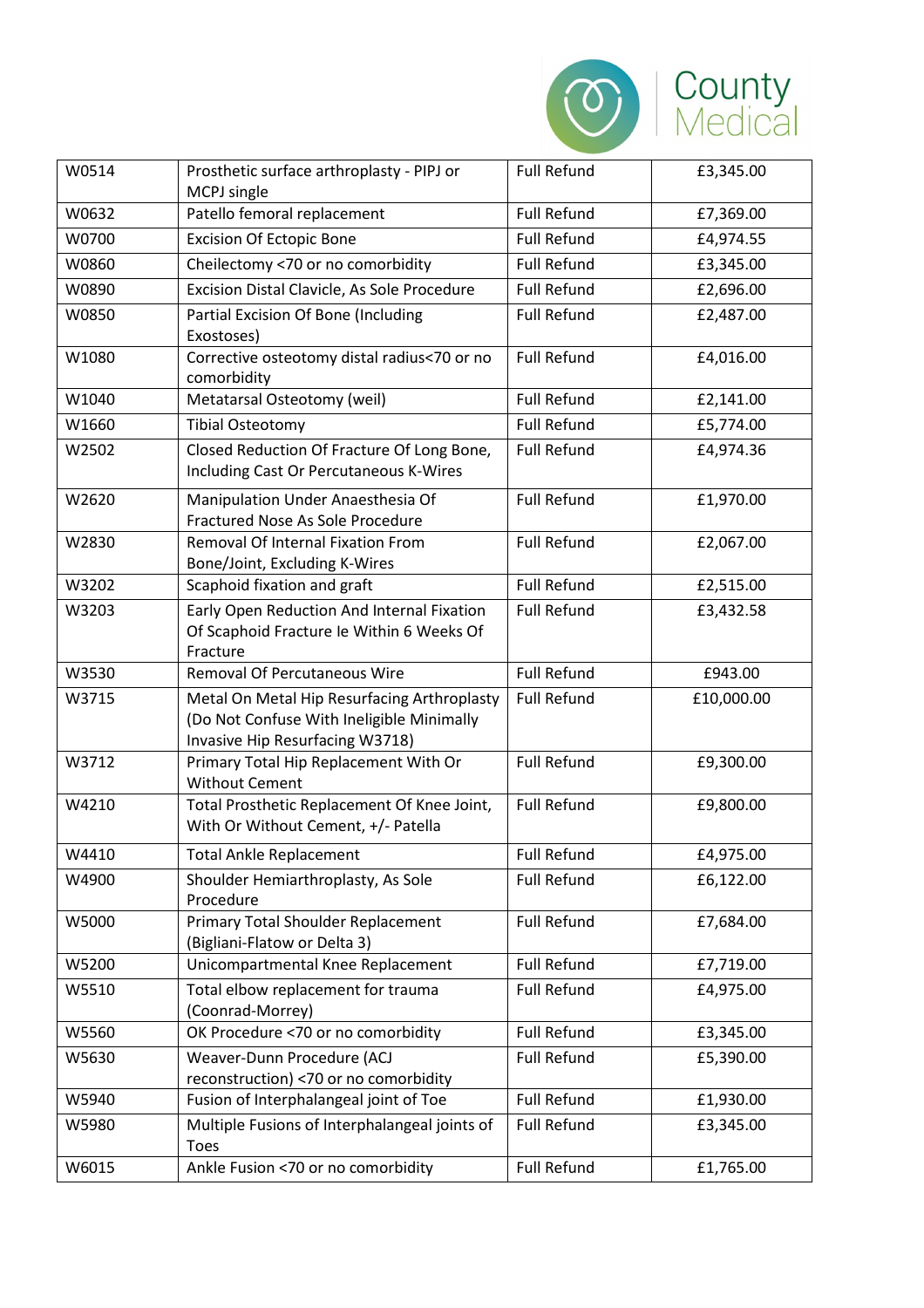

| W6200  | Full wrist fusion<70 or no comorbidity                                                                                                     | <b>Full Refund</b> | £2,515.00 |
|--------|--------------------------------------------------------------------------------------------------------------------------------------------|--------------------|-----------|
| W6202  | Partial wrist fusion<70 or no comorbidity                                                                                                  | <b>Full Refund</b> | £2,515.00 |
| W6600  | Closed Reduction Of Dislocated Hip<br>Prosthesis                                                                                           | <b>Full Refund</b> | £2,015.63 |
| W6630  | Primary Closed Reduction Of Fracture Or<br>Dislocation Of Joint, With Or Without<br><b>Fixation Including Cast Application</b>             | <b>Full Refund</b> | £2,015.63 |
| W6830  | Submucular transposition of Ulna nerve at<br>elbow >70 or with comorbidity                                                                 | <b>Full Refund</b> | £1,765.00 |
| W6830  | Submucular transposition of Ulna nerve at<br>elbow no comorbidity                                                                          | <b>Full Refund</b> | £1,765.00 |
| W7470  | <b>Revision Of Anterior Cruciate Ligament</b><br>Reconstruction                                                                            | <b>Full Refund</b> | £5,408.00 |
| W7420  | Autograft Anterior Cruciate Ligament<br>Reconstruction                                                                                     | <b>Full Refund</b> | £4,744.00 |
| W7485  | Small Joint (Eg Interphalangeal / Metacarpo-<br>Phalangeal Joint) Ligament Recontstruction                                                 | <b>Full Refund</b> | £3,958.00 |
| W7430  | Reconstruction of Lateral ligament of ankle                                                                                                | <b>Full Refund</b> | £3,753.00 |
| W7482  | Scapholunate reconstruction                                                                                                                | <b>Full Refund</b> | £3,315.00 |
| W7580  | Tibial tubercle transfer <70 or no<br>comorbidity                                                                                          | <b>Full Refund</b> | £5,390.00 |
| W7580  | Open Surgical Stabilisation Of Patella,<br>Including Application Of Cast (Adult)                                                           | <b>Full Refund</b> | £4,011.00 |
| W7760  | SLAP Repair<70 or no comorbidity                                                                                                           | <b>Full Refund</b> | £3,345.00 |
| W7712  | Stabilisation Of Unidirectional Instability Of<br>Shoulder Joint, Including Anterior, Posterior<br>And Arthroscopic                        | <b>Full Refund</b> | £3,188.00 |
| W7780  | Revision Stabilisation Of Shoulder Joint                                                                                                   | <b>Full Refund</b> | £6,227.00 |
| W7872  | Arthroscopic Arthrolysis Of Shoulder<br>Contracture                                                                                        | <b>Full Refund</b> | £2,906.00 |
| W7980+ | Bilateral Scarf & Akin Osteotomy                                                                                                           | <b>Full Refund</b> | £3,989.00 |
| W7910  | Metatarsal Osteotomy For Hallux Valgus,<br>With Or Without Internal Fixation And Soft<br><b>Tissue Correction</b>                          | <b>Full Refund</b> | £3,233.00 |
| W7910  | Metatarsal Osteotomy For Hallux Valgus                                                                                                     | <b>Full Refund</b> | £3,345.00 |
| W8194  | Arthroscopic Sub-Acromial Decompression<br>And Excision Of Distal Clavicle (Including<br>Arthroscopic Procedures In Glenohumeral<br>Joint) | <b>Full Refund</b> | £3,958.00 |
| W8193  | Arthroscopic Sub-Acromial Decompression<br>As Sole Procedure                                                                               | <b>Full Refund</b> | £2,726.00 |
| W8192  | Open Sub-Acromial Decompression, As Sole<br>Procedure                                                                                      | <b>Full Refund</b> | £3,232.58 |
| W8230  | Arthroscopic Meniscal Repair                                                                                                               | <b>Full Refund</b> | £4,786.00 |
| W8280  | Arthroscopic Meniscectomy (Including<br>Debridement) - Bilateral                                                                           | <b>Full Refund</b> | £4,378.00 |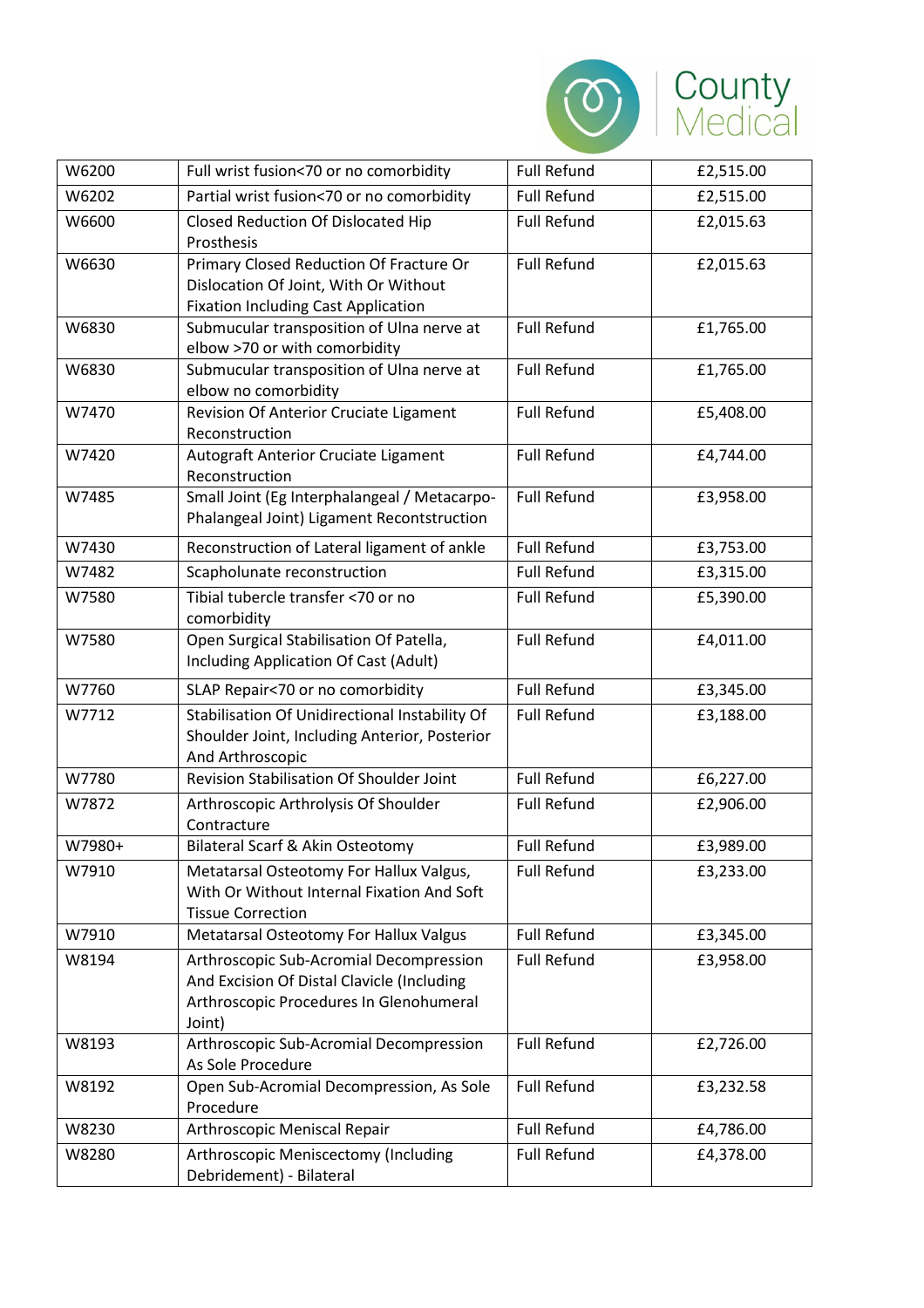

| W8200 | Arthroscopic Meniscectomy (Including<br>Debridement)                                                                         | <b>Full Refund</b> | £2,820.00 |
|-------|------------------------------------------------------------------------------------------------------------------------------|--------------------|-----------|
| W8400 | Repair Of Knee Ligaments (Open Or<br>Arthroscopic)                                                                           | <b>Full Refund</b> | £4,974.36 |
| W8580 | Multiple Arthroscopic Operation On Knee<br>(Including Meniscectomy, Chondroplasty,<br>Drilling Or Microfracture) - Bilateral | <b>Full Refund</b> | £4,331.00 |
| W8500 | Multiple Arthroscopic Operation On Knee<br>(Including Meniscectomy, Chondroplasty,<br>Drilling Or Microfracture)             | <b>Full Refund</b> | £2,820.00 |
| W8603 | Therapeutic Arthroscopy Of Shoulder (As<br>Sole Procedure)                                                                   | <b>Full Refund</b> | £3,958.00 |
| W8620 | Therapeutic Arthroscopic Examination Of<br>Hip Joint With Or Without Biopsy                                                  | <b>Full Refund</b> | £3,958.00 |
| W8640 | Ankle Arthroscopy                                                                                                            | <b>Full Refund</b> | £3,345.00 |
| W8602 | Therapeutic Arthroscopy Of Wrist Joint (Sole<br>Procedure)                                                                   | <b>Full Refund</b> | £2,706.00 |
| W9030 | Image-Guided Injection(S) Into Joint(S)                                                                                      | <b>Full Refund</b> | £938.00   |
| W9040 | Injection(S) Into Joint(S) Without X-Ray<br>Control                                                                          | <b>Full Refund</b> | £538.00   |
| W9012 | Therapeutic Local Anaesthetic/Aspiration -<br>Large Joint - Single                                                           | <b>Full Refund</b> | £1,207.08 |
| W9016 | Therapeutic Local Anaesthetic/Aspiration Of<br>Joint Under Imaging Control                                                   | <b>Full Refund</b> | £1,267.08 |
| W9112 | Manipulation Of Joint (Including Intra-<br>Articular Injection) For Frozen Shoulder (As<br>Sole Procedure)                   | <b>Full Refund</b> | £1,895.00 |
| W9240 | Examination/Manipulation Of Joint Under<br>Anaesthetic +/- Injection (As Sole Procedure)                                     | <b>Full Refund</b> | £2,268.00 |
| X1110 | Amputation of Toe                                                                                                            | <b>Full Refund</b> | £1,840.00 |
| X2380 | Injection under anaesthesia etc                                                                                              | <b>Full Refund</b> | £1,208.00 |
| X2380 | MUA joint                                                                                                                    | <b>Full Refund</b> | £1,208.00 |
| X3770 | Intramuscular Injections With X-Ray Control<br>(Eg Piriformis Block)                                                         | <b>Full Refund</b> | £1,251.00 |
| X3750 | <b>Botulinus Toxin Injections To Muscle</b>                                                                                  | <b>Full Refund</b> | £1,128.00 |
| X3760 | Simple Intra-Muscular Injection, Without X-<br>Ray Control (As Sole Procedure)                                               | <b>Full Refund</b> | £1,216.91 |
| X4810 | Change Of Cast Without General Anaesthetic                                                                                   | <b>Full Refund</b> | £1,208.00 |
| X4810 | Cast change in theatre                                                                                                       | <b>Full Refund</b> | £1,208.00 |
| X5020 | <b>External Cardioversion</b>                                                                                                | <b>Full Refund</b> | £1,560.00 |
| XR180 | <b>Ultrasound Guided Drainage Of Fluid</b><br>Collection                                                                     | <b>Full Refund</b> | £3,166.00 |